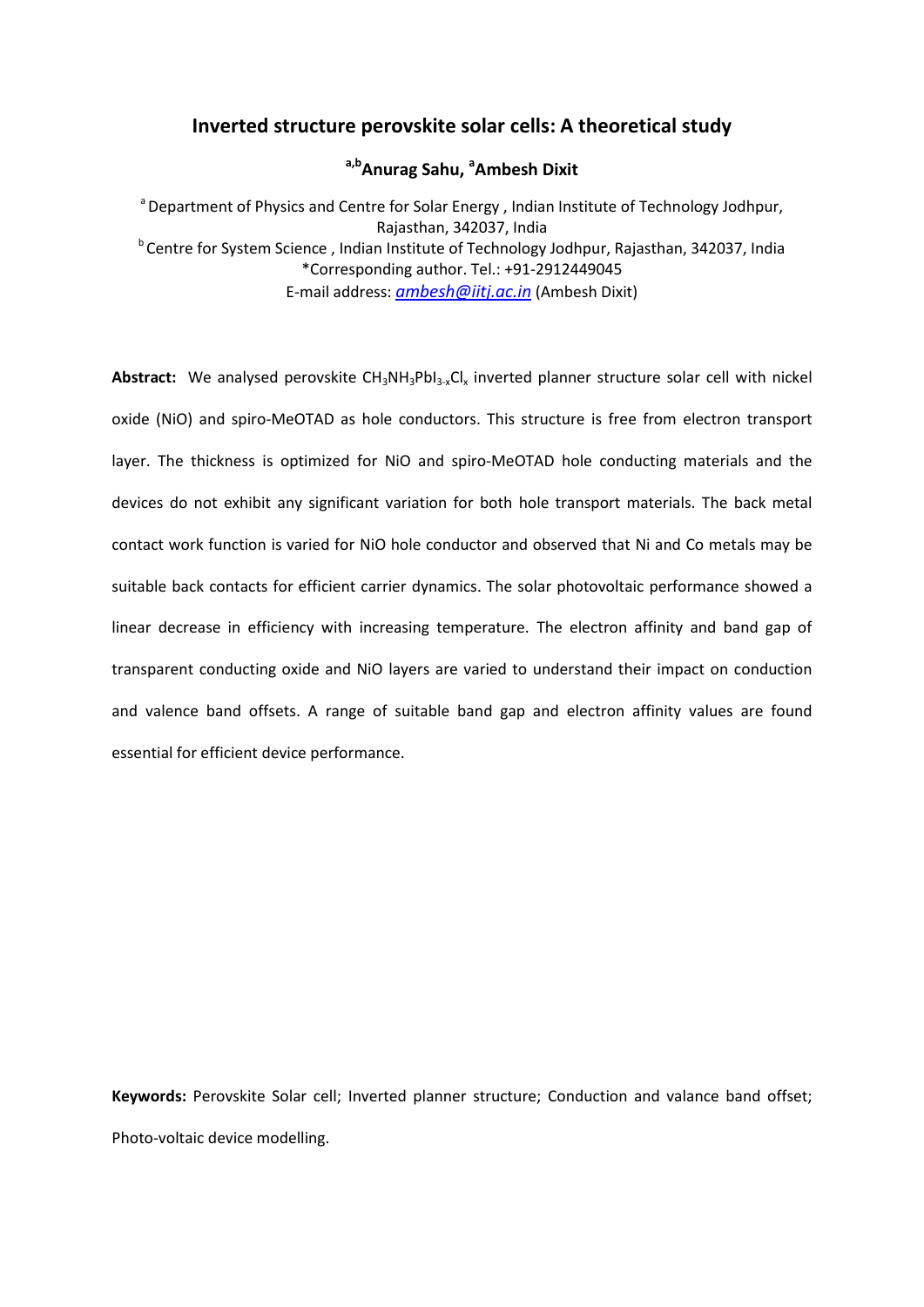### **1. Introduction:**

Perovskite solar cells (PSCs) are getting focus in photovoltaic community since their introduction in 2009 [1]. PSCs efficiency evolved from 3.81% in 2009 to 19.7% efficiency over the years rapidly [2]. Initial PSCs are reported in sensitized solar cells geometries, [1], Later solid hole conductors e.g. 2,2′,7,7′-tetrakis (N,N-di-p-methoxyphenyl-amine) 9,9′-spirobifluorene (spiro-MeOTAD) are used and fairly good efficiencies are observed [3],[4],[5]. Earlier PSCs were reported in semiconducting/insulating mesoporous electrode configuration, similar to that of sensitized excitonic solar cells, which are used as scaffold only to deposit perovskite in later device structures [6],[4]. This demonstrated that perovskite solar cells are different from the conventional sensitized excitonic solar cells, and electron injection to electron transport material is not mandatory in PSCs. Later, planner junction perovskites are also investigated and advanced to fairly high efficiencies [7],[8],[9]. PSCs are also explored in hole transport layer free structure [10], [11] and electron transport layer free structure configurations [12],[13],[14]. Inorganic – organic halide perovskite absorbers showed good carrier diffusion length in *μm* range together with large absorption coefficient  $\sim 10^5$  cm<sup>-1</sup> across the entire solar spectrum. These electronic and optical properties make such inorganic-organic halide perovskites efficient absorber candidates for rapidly evolving photovoltaic field [15],[16].

One dimensional device simulation is used intensively investigating thin film solar cells such as Cu(In,Ga)Se<sub>2</sub> (CIGS) [17],[18], CdTe [19],[20], CuSnI<sub>3</sub> (CIS) [21], and Cu<sub>2</sub>ZnSn(S,Se)<sub>4</sub> (CZTS) [22] over the years for optimization of thickness of layered structures and to observe the effect of device configuration, materials parameter on their photovoltaic performance. There are also few reports on device simulation for planner configurations of perovskite solar cells in recent years [23],[24],[25],[26],[27],[28]. Considering the configurational similarity of organic-inorganic hybrid perovskite solar cells with inorganic material based solar cells like CZTS, CIGS; and low binding energy exciton (Wannier type exciton) [29] in perovskites, device simulation is successfully employed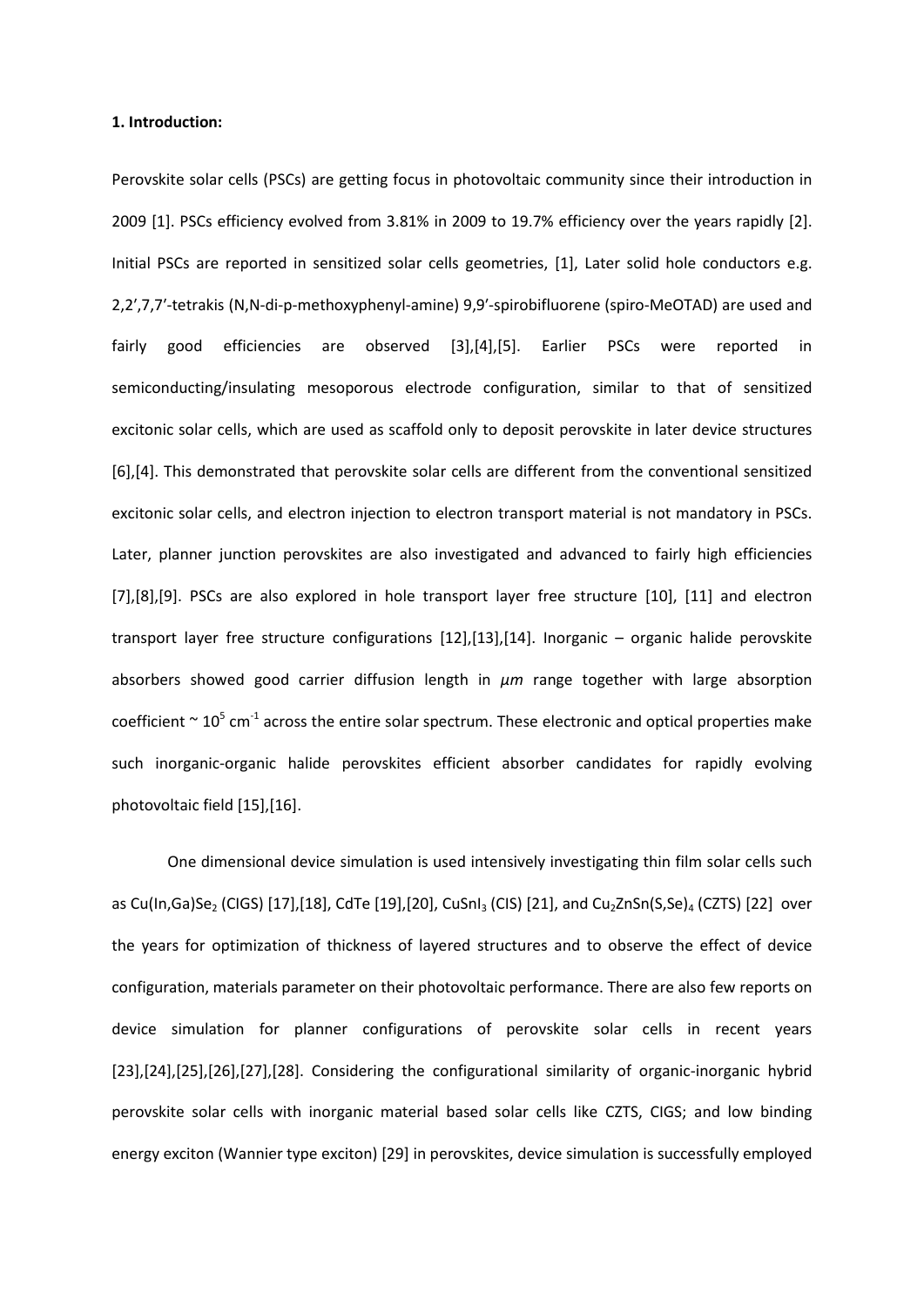with 1D simulator like solar cell capacitance simulator (SCAPS) [30] and analysis of microelectronics and photonics structure (AMPS) [23]. A reasonable agreement is observed between simulated and experimental results for device performance. The planner PSCs, which are usually simulated, consist of transparent conducting oxide (TCO)/planner TiO<sub>2</sub>/perovskite/(HTM) hole transport material/metal contact, as shown schematically in Fig 1(a). Further, ETM free planner perovskite devices, as shown in Fig 1(b), are also simulated, where electron transport layer like TiO<sub>2</sub> is not considered [28].





We simulated inverted PSC structures which are considered as ETL free PSC devices. The inverted device structure can be realized by depositing hole conductor like spiro –MeOTAD or NiO layer on metal substrates like Ni, followed by transparent conducting oxide (TCO) layer deposition for the efficient collection of photo generated carriers. A metal contact can be deposited on TCO. This is similar to an ETM free device structure reported earlier and the schematic device structure with different layers is shown in Fig 2. The proposed inverted planner perovskite device structure is simulated using 1D simulator SCAPS [30]. We optimized device structures for both NiO and spiro-MeOTAD hole conductor material for different perovskite absorber thicknesses. We also simulated the effect of back metal substrate work function for different hole conductors on photovoltaic performance. This will assist in finding potential metal substrates for deposition of NiO or spiro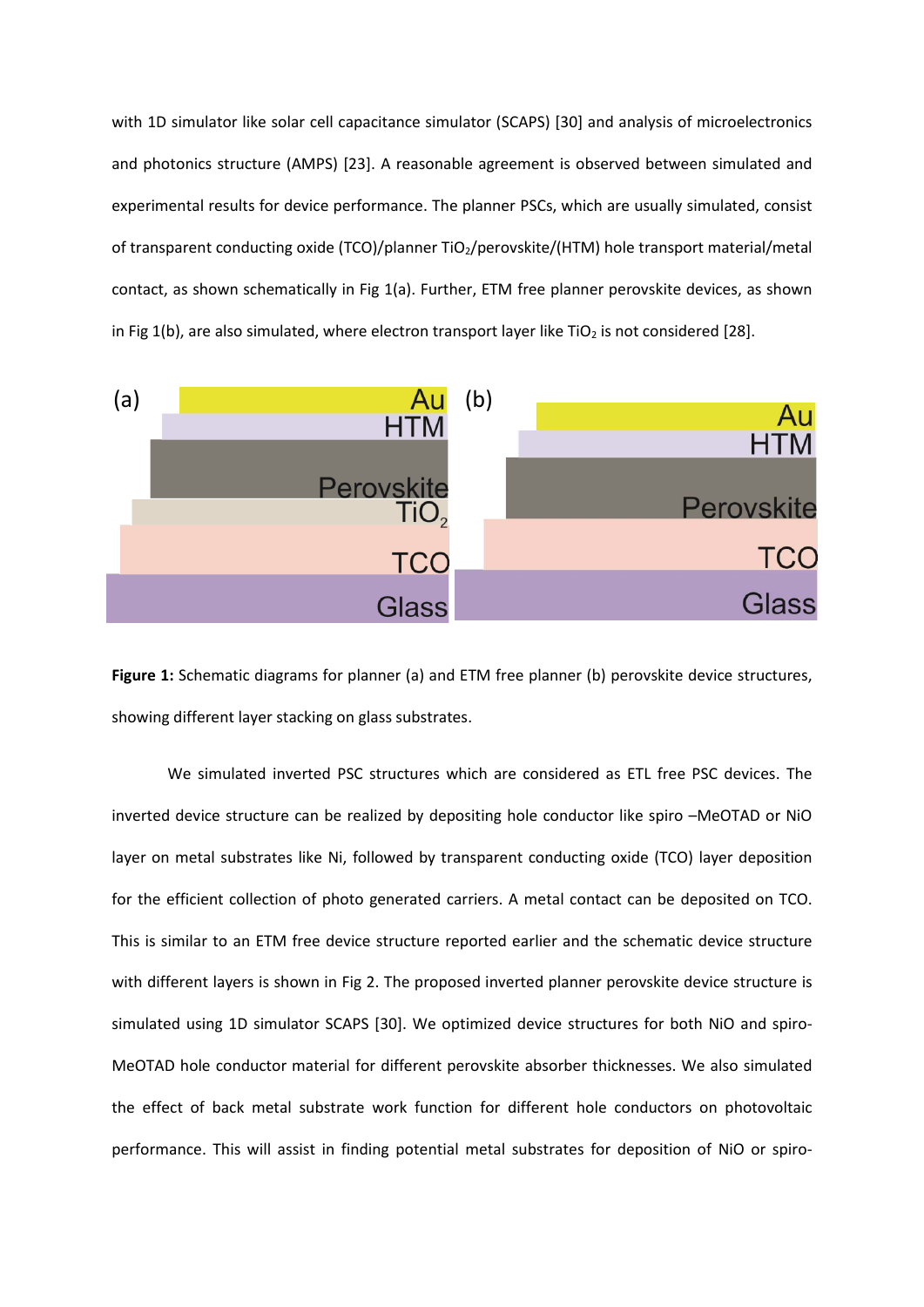MeOTAD hole conductor material. We studied effect of conduction band offset (CBO) and valence band offset (VBO) for inverted planner PSCs structure. In this case, CBO is evaluated at TCO/perovskite interface and VBO is evaluated at perovskite/HTM interface. This inverted planner perovskite device structure seems very promising, where the top TCO layer will cover perovskite absorber and may act as isolation/protecting layer to environmental conditions for better stability. However, the experimental realization of these structures is yet to carried out.

#### **2. Device Simulation parameter:**

Inverted PSCs considered for simulation is shown schematically in Fig 2, consisting of back metal contact/TCO/Perovskite/HTM/metal substrate. All materials' parameters used for different layers are listed in Table 1. TCO and absorber material parameters are based on FTO (SnO<sub>2</sub>:F) and CH<sub>3</sub>NH<sub>3</sub>PbI<sub>3-x</sub>Cl<sub>x</sub> perovskite. Initial perovskite absorber, TCO, and HTM thicknesses are considered close to the reported experimental values [5]. Absorber defects are considered neutral and defect density is considered about  $1.3 \times 10^{14}$  cm<sup>-3</sup> to provide diffusion length of 1<sub>µ</sub>m in perovskite absorber, close to the reported experimental value [5]. Thermal velocities for electrons and holes are taken to be  $10^7$  cm s<sup>-1</sup> for all materials. Defect centres are considered in the mid band by selecting their positions below the conduction level equal to half of band gap and a Gaussian distribution is considered with characteristic energy 0.1eV [24],[31]. Neutral defect type is utilized while electron and hole capture cross section of about  $2 \times 10^{-14}$  cm<sup>2</sup> is considered for simulation. Defect density is considered about  $10^{15}$  cm<sup>-3</sup> for TCO and hole conductor. A pre-factor for  $10^5$  cm<sup>-1</sup> absorption coefficient is used for absorber layer as reported earlier [24]. Optical reflectance at surface and interfaces are not considered in this simulation. Flat band conditions are opted for top contact at TCO and bottom metal substrate below NiO layer.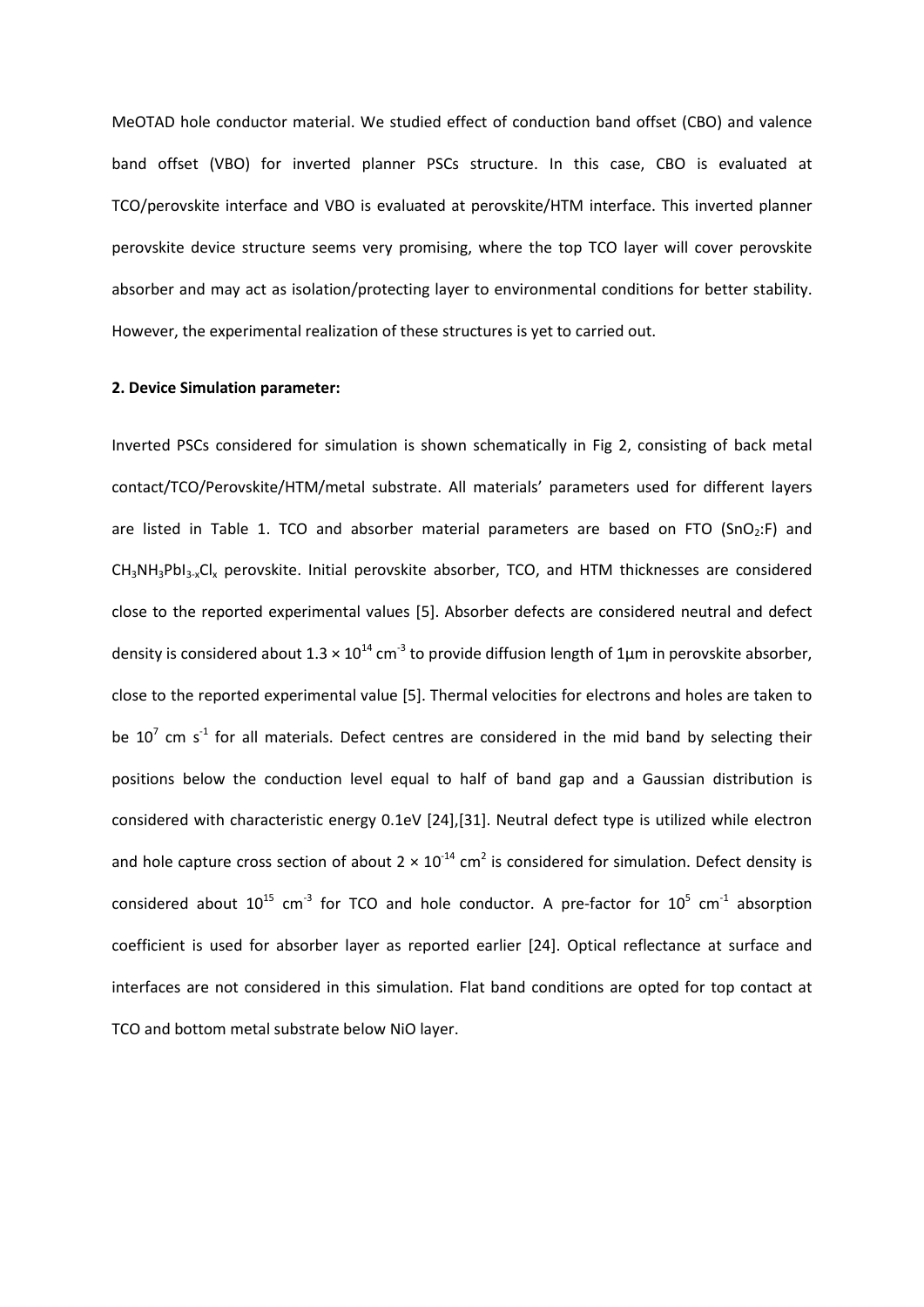

**Figure 2**: Schematic diagram of inverted planner perovskite solar cell device considered for simulation.

Table: 1 Material parameter for each layer in inverted planner perovskite solar cell for simulation of initial structure.

| Material                  | <b>TCO</b>  | Perovskite | <b>NiO</b> | IDL1   | IDL <sub>2</sub> | Spiro-    |
|---------------------------|-------------|------------|------------|--------|------------------|-----------|
| Property                  | $[25]$      | $[32]$     | [32],[31]  |        |                  | MeOTAD    |
|                           |             |            |            |        |                  | $[32]$    |
| Thickness (nm)            | 500         | 450        | 450        | 10     | 10               | 450       |
| Dielectric                | 9           | 10 [33]    | 10.7       | 10     | 10               | 3         |
| Permittivity $(\epsilon)$ |             |            | $[34]$     |        |                  |           |
| Electron Mobility $\mu_n$ | 20          | 10 [35]    | 12[36]     | $1E+1$ | $1E+1$           | $1E-4$    |
| $\rm (cm^2 V^{1} s^{-1})$ |             |            |            |        |                  |           |
| Hole Mobility $\mu_{p}$   | 10          | 10 [35]    | $2.8$ [37] | $1E+1$ | $1E+1$           | $2E-4$    |
| $\rm (cm^2 V^{1} s^{-1})$ |             |            |            |        |                  |           |
| Acceptor                  | $\mathbf 0$ | $1E+9$     | $1E + 18$  | $1E+9$ | $1E+9$           | $1E + 18$ |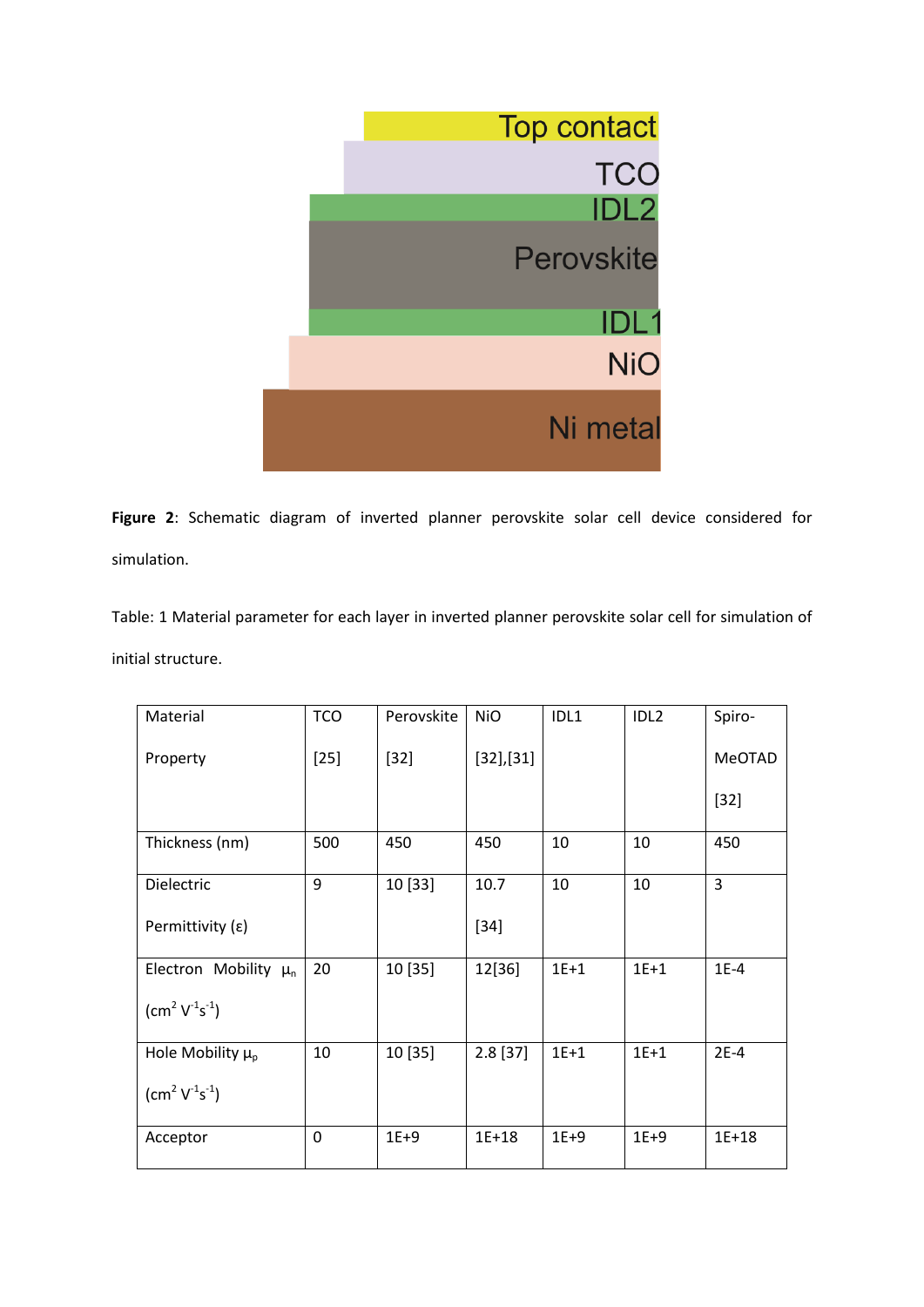| Concentration                    | $N_A$ |             |             |             |             |             |             |
|----------------------------------|-------|-------------|-------------|-------------|-------------|-------------|-------------|
| $\text{cm}^{-3}$ )               |       |             |             |             |             |             |             |
| Donor                            |       | $2E+19$     | $1E+9$      | 0           | $1E+9$      | $1E+9$      | $\mathbf 0$ |
| Concentration                    | $N_D$ |             |             |             |             |             |             |
| $\rm (cm^{-3})$                  |       |             |             |             |             |             |             |
| Bandgap $E_{g}$ (eV)             |       | 3.5         | $1.55$ [38] | 3.6[39]     | 1.55        | 1.55        | 3.06        |
| CB DOS $\text{(cm}^{-3}\text{)}$ |       | $2.8E + 18$ | $2.75E+18$  | $2.8E + 18$ | $2.75E+18$  | $2.75E+18$  | $2.8E+19$   |
|                                  |       |             | $[40]$      | $[41]$      |             |             |             |
| VB DOS $\text{(cm}^{-3}\text{)}$ |       | $1.8E + 19$ | $3.9E + 18$ | $1E+19$     | $3.9E + 18$ | $3.9E + 18$ | $1E+19$     |
|                                  |       |             | $[40]$      | $[41]$      |             |             |             |
| Affinity $\chi$ (eV)             |       | 4           | $3.9$ [29]  | 1.8 [39]    | 3.9         | 3.9         | 2.05[42]    |

The device structure is simulated using 1D-SCPAS which primarily solves following coupled equations for bulk layers.

$$
\frac{\partial \left(\varepsilon \frac{\partial \varphi}{\partial x}\right)}{\partial x} = -q\left(p - n + N_D^+ - N_A^- + \frac{\rho_{def}}{q}\right) \tag{1}
$$

$$
-\frac{\partial J_n}{\partial x} - U_n + G = \frac{\partial n}{\partial t} \tag{2}
$$

$$
-\frac{\partial J_p}{\partial x} - U_p + G = \frac{\partial p}{\partial t} \tag{3}
$$

These equations are solved along with following equations 4 and 5. Here  $\varepsilon$  is dielectric constant,  $\varphi$  is electric potential, q is magnitude of electronic charge, p is hole concentration, n is electron concentration,  $N_D^+$  is donor density concentration,  $N_A^-$  is acceptor concentration,  $\rho_{def}$  is charge density of layer,  $J_n$  is electron current density,  $U_n$  is electron recombination, G is generation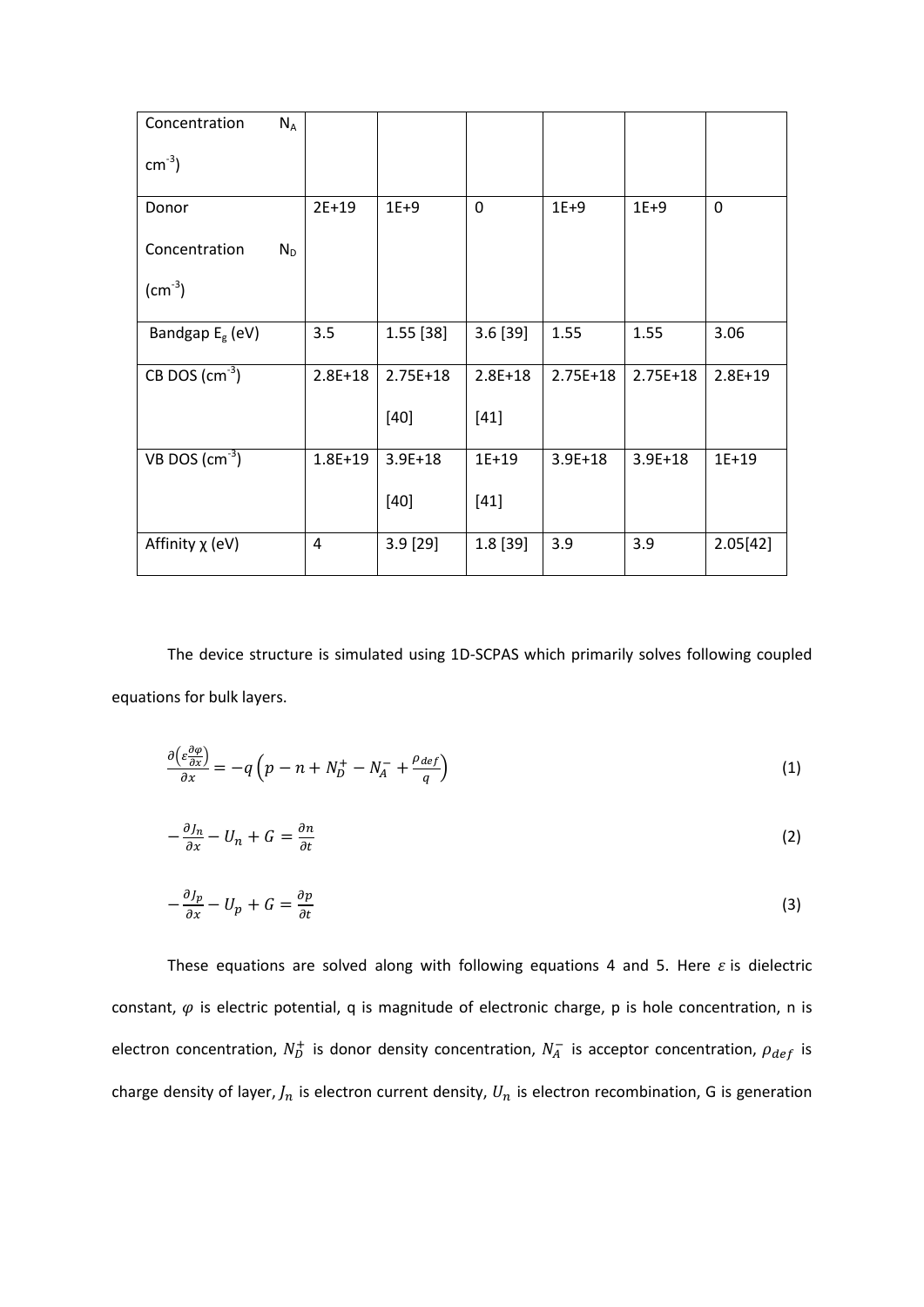rate,  $\frac{\partial n}{\partial t}$  is rate of change of electron concentration,  $J_p$  is hole current density,  $U_p$  is hole recombination and  $\frac{\partial p}{\partial t}$  is rate of change of hole concentration.

$$
J_n = -\frac{\mu_n n}{q} \frac{\partial E_{Fn}}{\partial x} \tag{4}
$$

$$
J_p = \frac{\mu_p p}{q} \frac{\partial E_{Fp}}{\partial x} \tag{5}
$$

Here  $\mu_n$  is electron mobility,  $E_{Fn}$  is electron Fermi level,  $\mu_p$  is hole mobility and  $E_{Fp}$  is hole Fermi level. These equations are solved numerically by employing a denser mesh at interface and coarse mesh in layer with appropriate boundary conditions at interfaces and contacts. However, meshing is adoptive during calculation. Gummel iteration scheme along with Newton-Raphson substeps is utilized in SCAPS for solving these coupled equations.

Interface defect layers IDL1 and IDL2 are inserted at respective interface to consider interface carrier recombination at absorber/TCO and absorber/HTM interfaces. All materials properties of defect layers are considered similar to that of perovskite layer except defect density of interface layer is set at  $10^{17}$  cm<sup>-3</sup> to model defects at interface [26]. The initial simulation is carried out with the parameters, summarized in Table 1 for NiO hole conductor and results are shown in Fig 3.

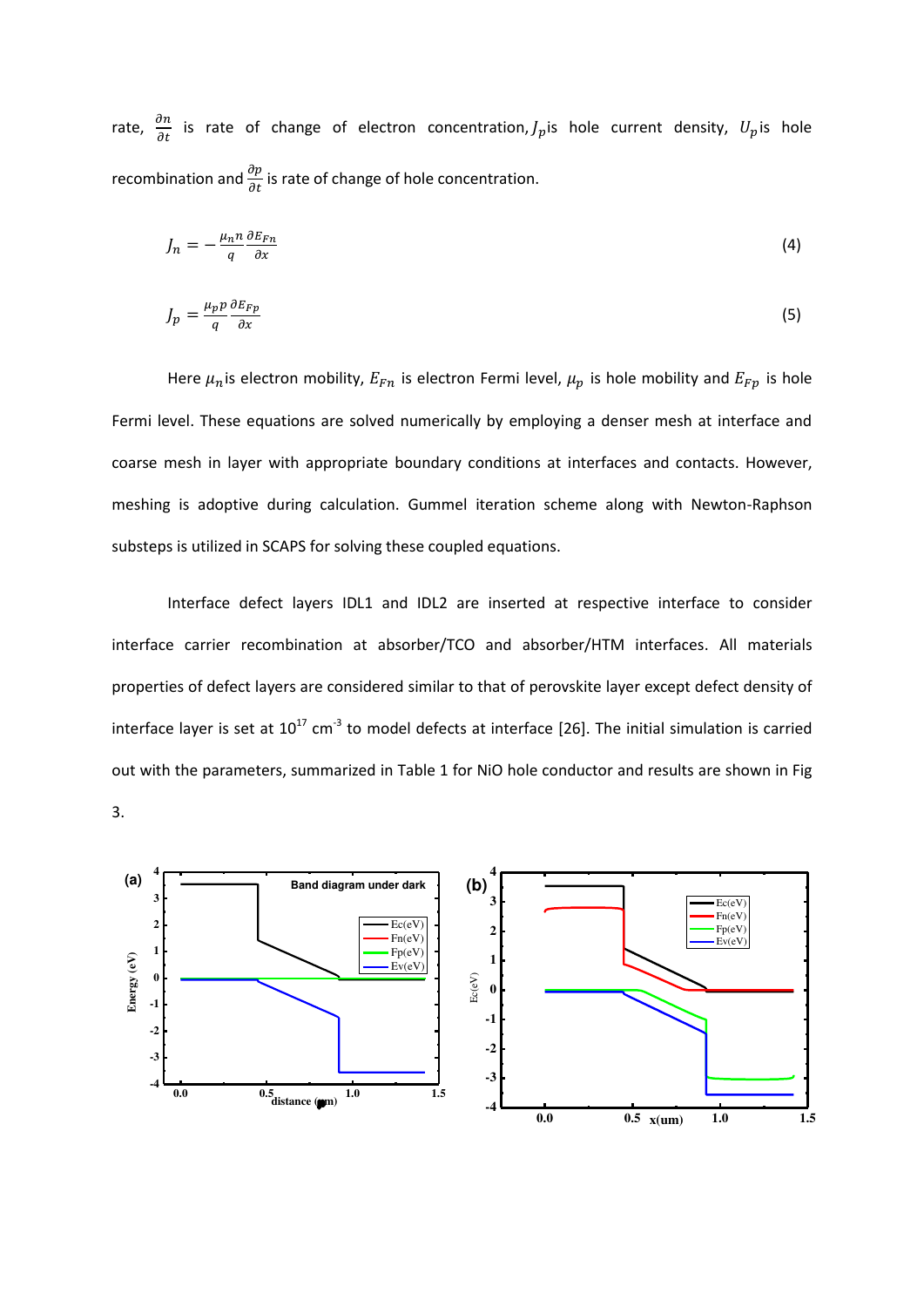

**Figure 3**: Simulation results for inverted PSC structure under light and dark (a) energy level diagram of solar cell under dark, (b) energy level diagram of solar cell under illumination, (c) carrier concentration in solar cell under dark, (d) carrier concentration in solar cell under illumination, (e)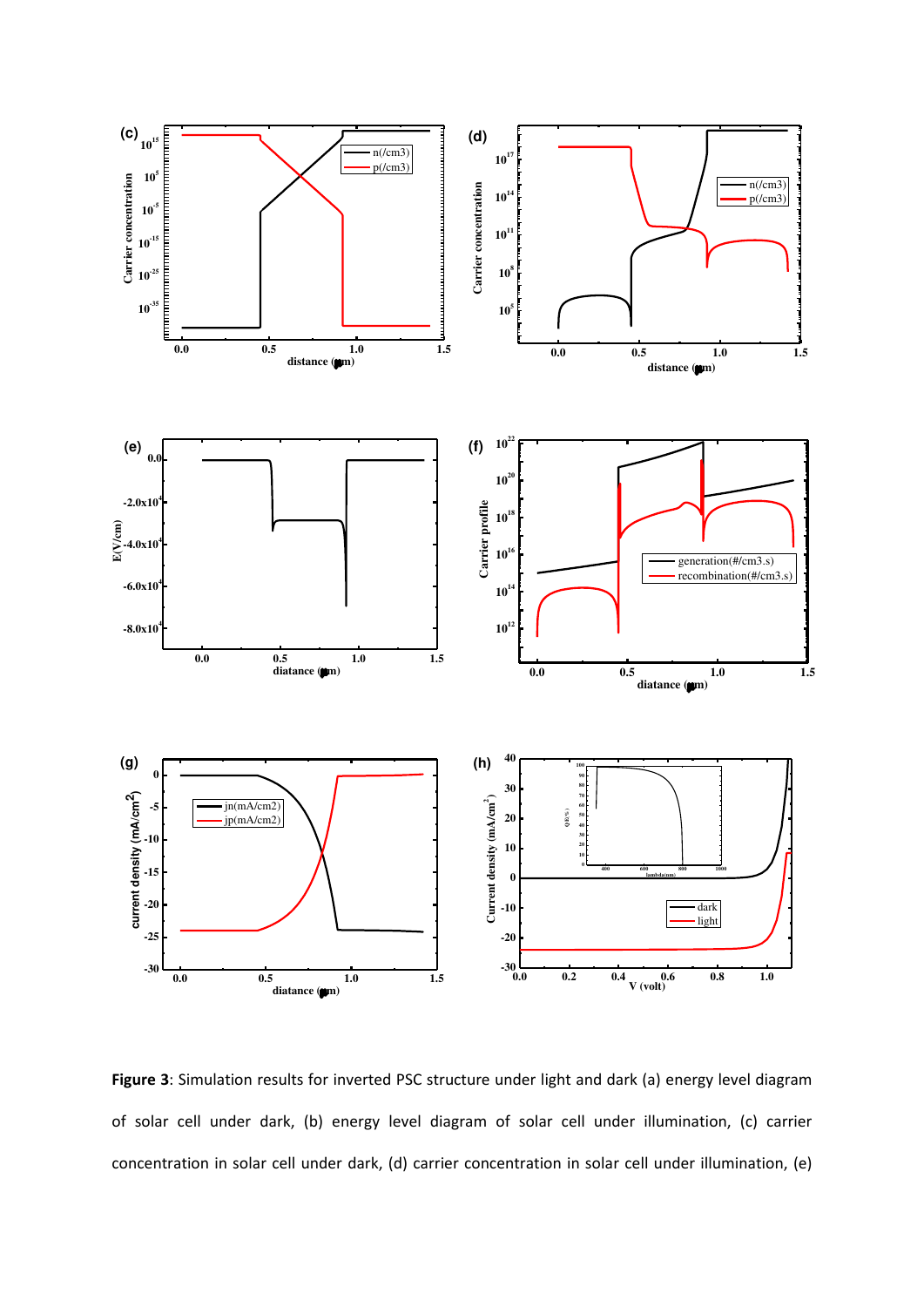electric field intensity across solar cell, (f) generation and recombination of photo generated carriers across device, (g) electron and hole current density across device under illumination, and (h) Current-voltage characteristic of simulated device under AM 1.5 spectrum and quantum efficiency of device (in inset).

Figures 3 (a) and 3 (b) are showing band bending for simulated device under dark and light conditions, respectively. Figure 3 (a) explains that Fermi levels for electrons and holes are pinned in conjunction with hole Fermi-level lying in NiO valence band and electron Fermi level lying in FTO conduction band under equilibrium. Figure 3(b) shows unpinning of Fermi level under illumination. Electron Fermi level resides in FTO conduction band while it is close to NiO conduction band. Similarly, hole Fermi level resides in NiO valence band and near to FTO valence band. This suggests that there is a significant concentration of minority carriers in FTO and NiO sides.

Figures 3 (c) and 3 (d) are showing carrier concentration under dark and light. Figure 3 (c) explains that under dark, there are negligible electrons and holes in both NiO hole conductor and TCO layers. The carrier concentration varies linearly in depletion region of absorber. Figure 3 (d) suggests that hole and electron concentrations in NiO and TCO layers are equal to intrinsic carrier concentrations in NiO and TCO, respectively. A significant change in minority carriers is observed under illumination in both NiO and TCO layers. The minority carrier concentration is high, close to TCO/absorber and absorber/HTM interfaces and is constant across NiO and TCO, resulting to the lower concentration at contacts. Hole concentration is the highest near NiO and absorber interface, which reduces as one moves toward TCO side in the absorber. However, hole concentration decreases slowly under illumination due to the hole generation in absorber. A similar trend is observed for variation of electron concentration in device under illumination. Further, a sharp reduction in carriers near defect layers can be observed due to the higher defect density in respective interface layers.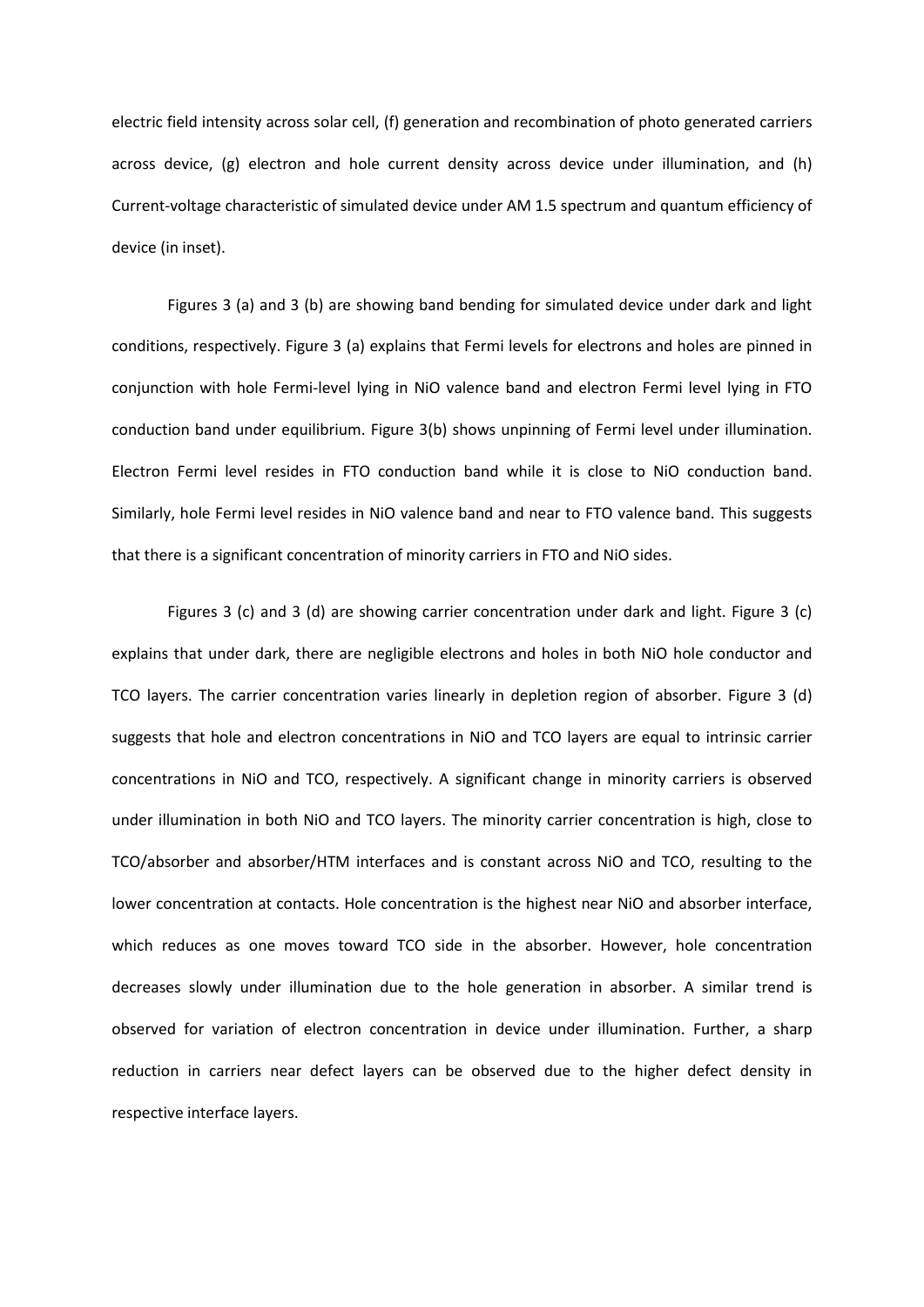Electric field intensity variation across the device is plotted in Fig 3 (e). Higher field intensity is found at interfaces, whereas steady built in field is found deep inside absorber. There is no effect on electric field intensity against illumination. Generation and recombination profile for carriers is plotted in Fig 3 (f). The generation of carrier decreases linearly from TCO side (light incident side) to NiO side in absorber and a similar trend is observed in TCO and NiO layers. Higher carrier generation is observed in TCO side due to a slightly lower band gap (3.5eV) as compared to NiO (3.6eV) and also due to the illumination from TCO side. Recombination is also showing linear reduction from illumination side as recombination also depends on carrier concentration, which is higher towards illumination side in absorber and lower on other side.

The onset of cliff at interface is attributed to the enhanced interface recombination. Further, recombination rates are nearly constant in TCO and NiO layer, showing sharp reduction at contacts, suggesting good selectivity because of the flat band conditions opted for simulation of contacts. Current density profile is plotted in Fig 3 (h), with inset showing quantum efficiency. The short circuit current density J<sub>sc</sub>, open circuit potential V<sub>oc</sub> and efficiency values are 24mA/cm<sup>2</sup>, 1.07 Volt and 21.66 % for the present device structure with very small (nano ampere) dark current. The calculated efficiency value is close to the simulated photovoltaic efficiency for planner PSC structure reported for spiro-MeOTAD hole conductor showing validity of simulation conditions adopted in the present work [28]. We further extended the simulation studies to optimize the individual materials layer in inverted planner PSCs to understand their impact on device performance.

## **3. Results and Discussion:**

## **3.1 Device structure optimization:**

The initial inverted PSC, Fig 2, is considered for present investigations and simulations are carried out for a set of parameters, listed in Table 1. The results are discussed in earlier section. Further, to understand the impact of each layer thickness on device performance, we varied the thickness of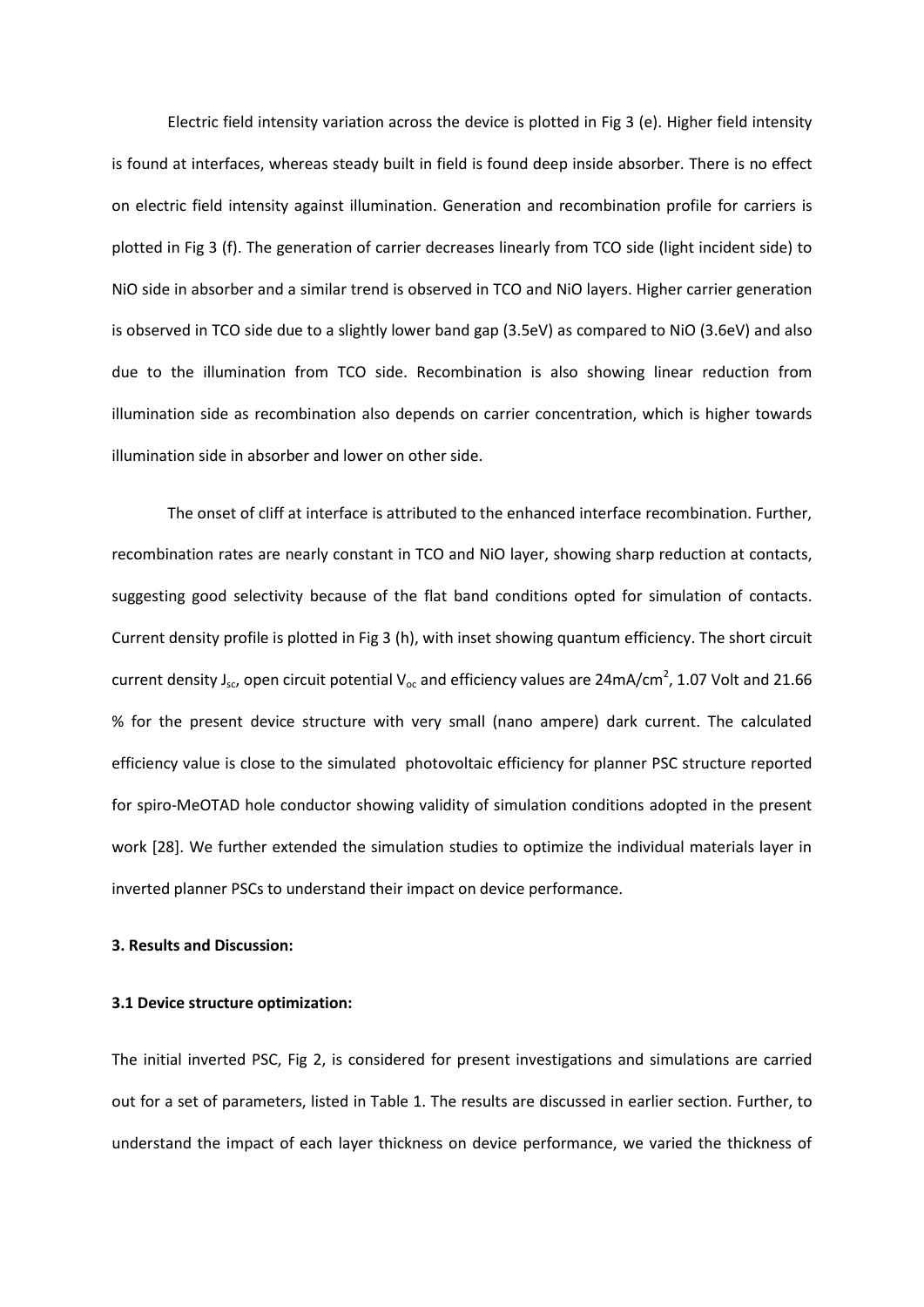transparent conducting oxide (TCO) layer and optimized for a thickness with the optimal efficiency. The absorber and hole conductor layers thicknesses are varied simultaneously considering the optimal TCO thickness for finding out the optimum combination of absorber and hole transport layer thicknesses. We considered TCO thickness from 2μm to 100nm thickness and restricted the lowest thickness at 100 nm for any device layer during optimization, considering the practical deposition limitations of such thin layers and possibility of higher defect density for lower layer thicknesses. We observed that the photovoltaic efficiency of the devices increases with reducing the TCO thickness, as shown in Fig 4(a) for NiO hole conductor. However, the calculated changes are not significant and the efficiency variation is within 0.3% for 1.8 um variation in TCO thickness. Considering the nonsignificant effect of TCO layer thickness, we considered 100nm TCO layer thickness while varying absorber and NiO hole conductor thicknesses simultaneously. Absorber thickness is varied from 2μm to 100 nm with 100 nm thickness step and similar variation is also considered for NiO hole conductor simultaneously. The variation in efficiency is plotted in Fig 4 (b). We can see clearly that there is no significant effect on efficiency for NiO hole conductor thickness, whereas there is a considerable impact of perovskite absorber thickness in the device performance. The photovoltaic efficiency is about 21.15% for 300nm absorber thickness and is increasing with absorber thickness with the maximum value for 600nm to 800 nm absorber thicknesses. This further starts decreasing with absorber thickness. Further, optimization is carried out by varying absorber thickness in 600nm to 800 nm range with 10nm step size and NiO thickness in 1000 nm to 100 nm thickness range with 100nm step size.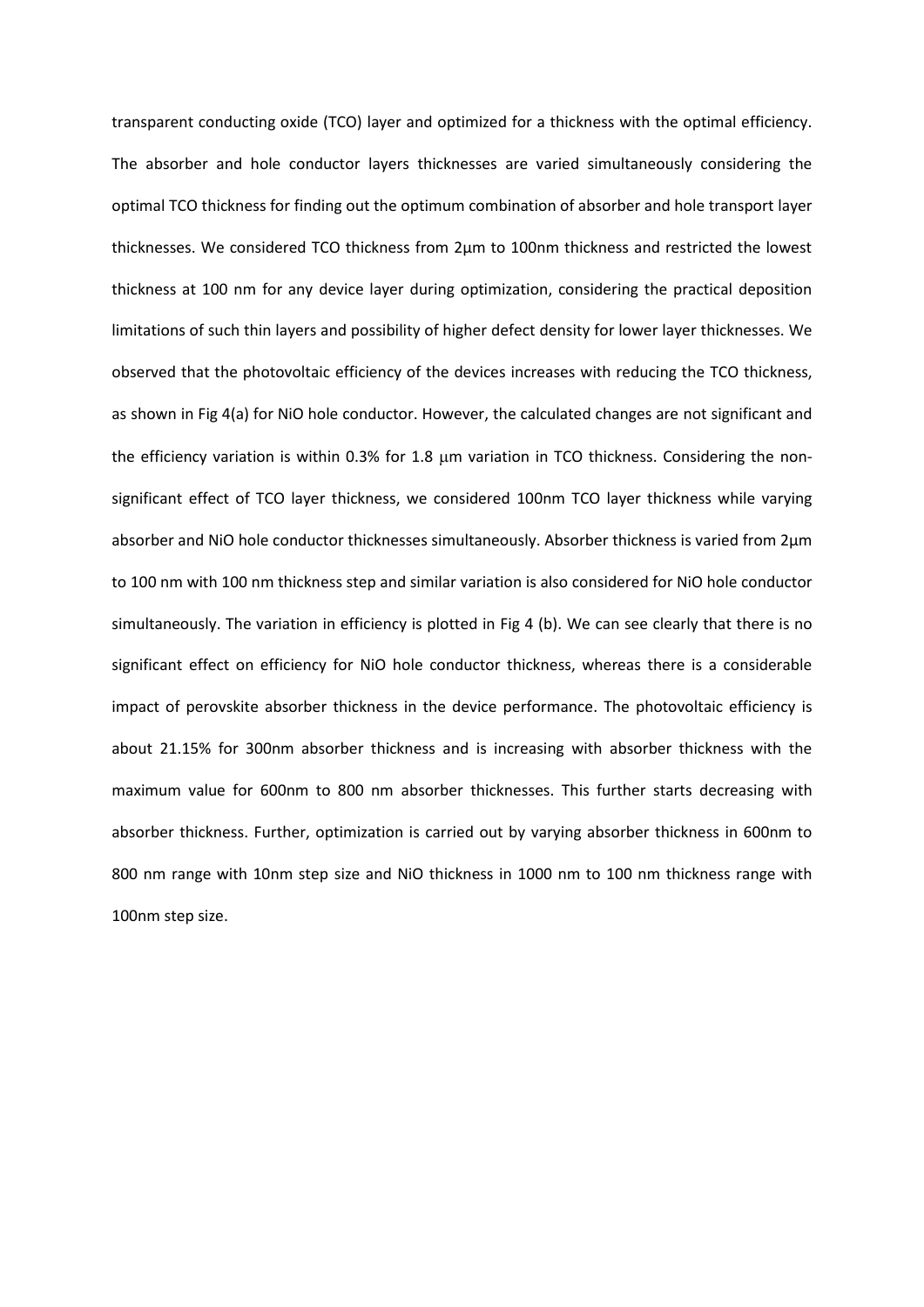

Figure 4: (a) Efficiency variation with TCO thickness with NiO hole conductor, (b) efficiency variation with TCO thickness with spiro-MeOTAD hole conductor, (c) efficiency variation with simultaneous change in thickness of NiO and absorber, (d) efficiency variation with simultaneous change in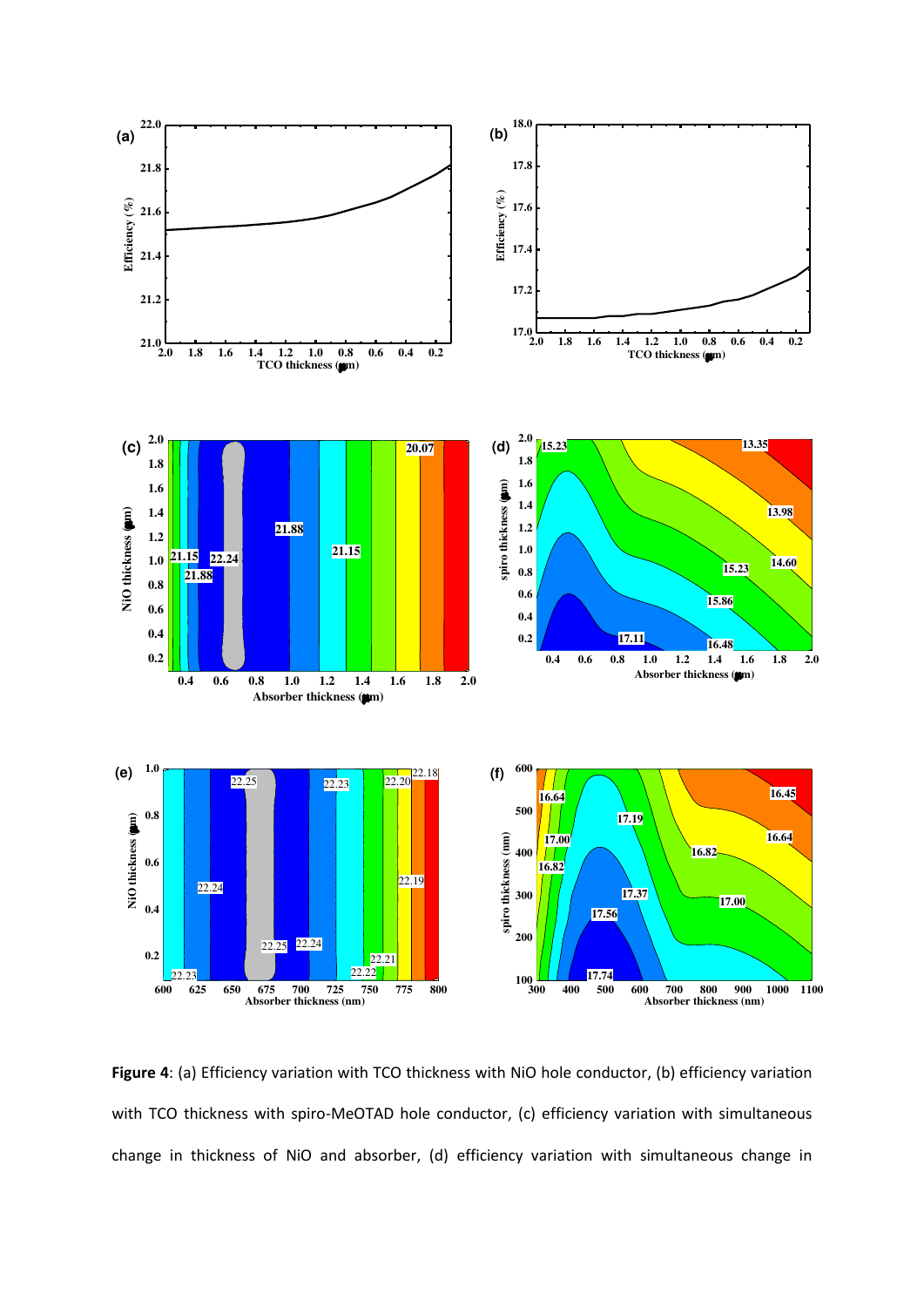thickness of spiro-MeOTAD and absorber (e) efficiency variation with simultaneous change in absorber thickness in 600nm-800nm range and NiO thickness in 100nm-1000nm range, and (f) efficiency variation with simultaneous change in absorber thickness in 300nm-1100nm range and NiO thickness in 100nm-600nm range.

We observed that the highest efficiency corresponds to 650 nm perovskite absorber thickness, while the effect of NiO thickness is not significant on photovoltaic efficiency under standard material parameter, Table 1. The optimized layer thicknesses are summarized in Table 2 for inverted PSC in conjunction with NiO hole conductor.

A similar optimization process is carried out for spiro-MeOTAD hole conductor and the variation of efficiency with TCO thickness variation is plotted in Fig 4(b). Here, we observed a small increase in efficiency with decreasing TCO layer thickness and a thickness of about 100nm is selected for further calculations. The perovskite absorber and spiro-MeOTAD hole conductor thicknesses are varied in 2μm to 100 nm range simultaneously and results are plotted in Fig 4 (d). The absorber thickness in 300 nm to 1100 nm range and hole conductor thickness in range 100nm to 600nm thickness range resulted about 17% photovoltaic efficiency. Further, absorber thickness is varied in 300nm to 1100 nm range with 10nm step size in conjunction with variation in spiro-MeOTAD thickness from 600 nm to 100 nm with 100 nm step size. This suggests that 470nm perovskite absorber thickness is the optimal thickness for achieving the highest efficiency, while decrease in spiro-MeOTAD hole conductor thickness resulted in enhanced efficiency. Optimized thickness of inverted PSCs with NiO and spiro-MeOTAD hole conductors are summarized in Table 2.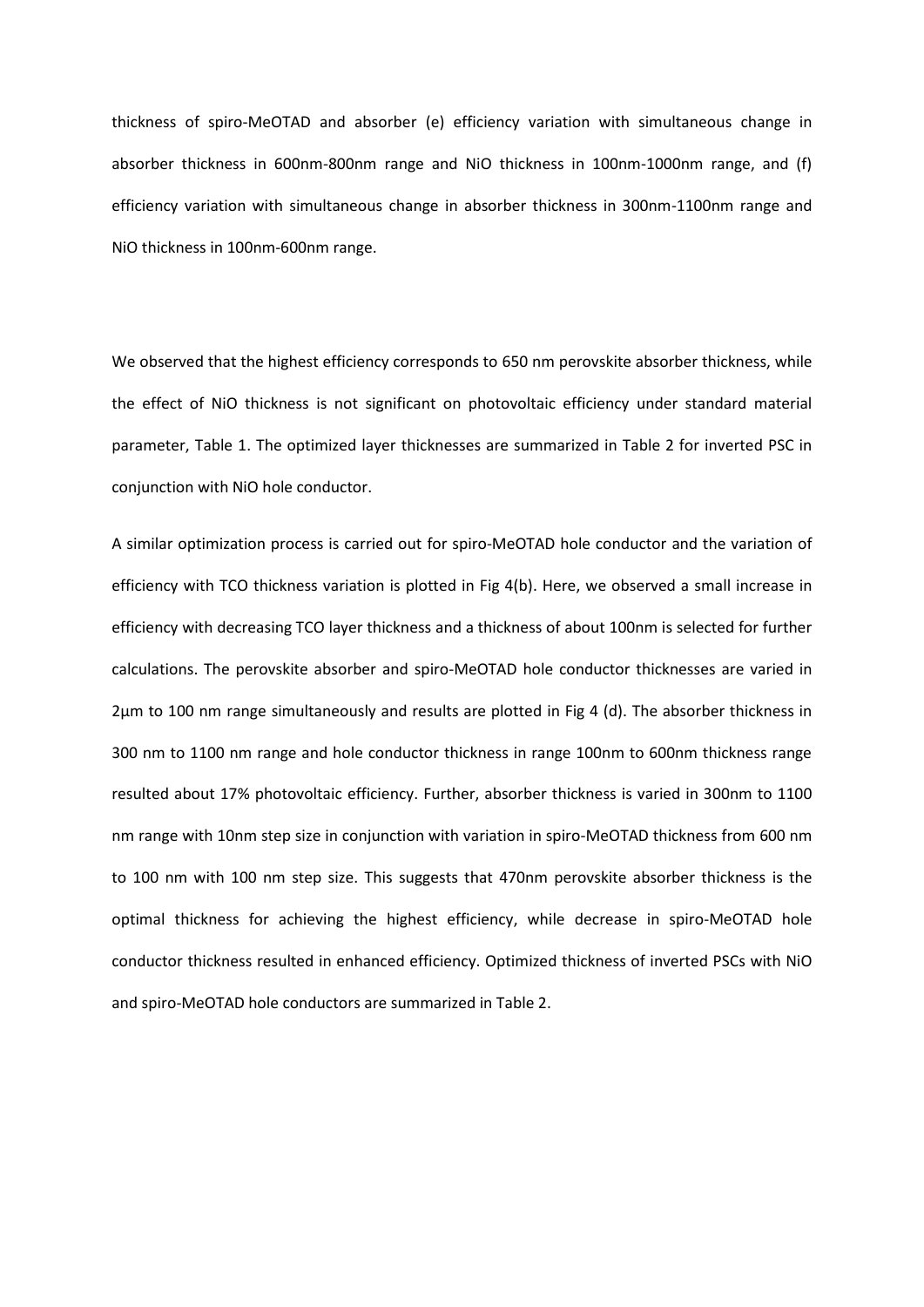**Table 2**: Optimized thickness for inverted planner perovskite solar cell with NiO and spiro-MeOTAD hole conductor.

| Absorber  | <b>HTM</b>    | <b>HTM</b>        | TCO               | Performance parameter          |                 |       |            |  |
|-----------|---------------|-------------------|-------------------|--------------------------------|-----------------|-------|------------|--|
| thickness | material      | thickness         | thickness         | $J_{SC}$ (mA/cm <sup>2</sup> ) | $V_{OC}$ (volt) | FF    | Efficiency |  |
| 650nm     | <b>NiO</b>    | 100 <sub>nm</sub> | 100nm             | 25.15                          | 1.06            | 83.36 | 22.25%     |  |
| 470nm     | Spiro-        | 100 <sub>nm</sub> | 100 <sub>nm</sub> | 24.26                          | 1.08            | 67.85 | 17.74%     |  |
|           | <b>MeOTAD</b> |                   |                   |                                |                 |       |            |  |

Additionally, we observed that the fill factor for inverted planner perovskite solar cell is relatively poor with spiro-MeOTAD hole conductor. This poor fill factor is attributed to different electron affinity values of spiro-MeOTAD hole conductor. The electron affinity of spiro-MeOTAD is considered about 2.05 eV, as listed in Table 1, for present study. However, a different value of about 2.45 eV is considered as electron affinity of spiro-MeOTAD hole conductor and is reported to be variable [26].



**Figure 5:** (a) Effect of electron affinity of spiro-MeOTAD over phot-voltaic performance of inverted planner perovskite solar cell and (b) Effect of absorber thickness over photovoltaic performance of inverted planner perovskite device.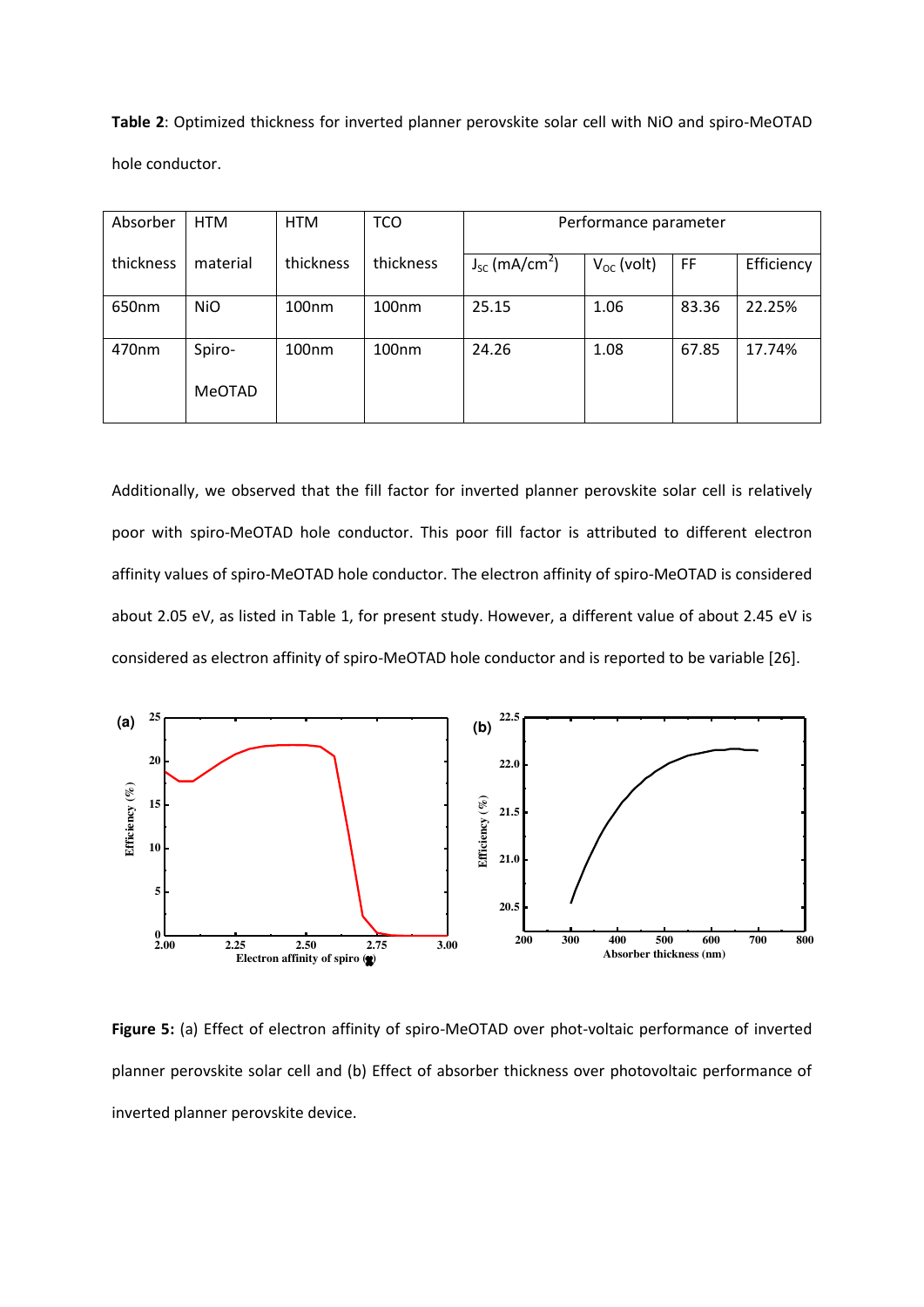Thus, electron affinity of spiro-MeOTAD hole conductor is varied to understand the effect of electron affinity on photovoltaic performance. We find significant impact of electron affinity on efficiency and observed that a value of 2.45 eV gives the maximum efficiency under considered spiro-MeOTAD hole conductor material parameters. Thus, inverted PSC with 2.45 eV electron affinity for spiro-MeOTAD hole conductor is used for further investigations. As observed that reducing spiro-MeOTAD thickness resulted into enhanced device performance, we considered 100 nm thick spiro-MeOTAD hole conductor layer for simulating devices. The perovskite absorber layer thickness is varied from 300 nm to 700 nm with a 10 nm step size. The calculated efficiency as a function of absorber thickness is plotted in Fig 5 (b). We find that device efficiency increases with increasing the absorber thickness and showed saturation trend around 22.10% for 550 nm absorber thickness with the maximum efficiency for 640 nm. This starts decreasing with further increasing the absorber thickness. The different layer optimized thicknesses are summarized in Table 3 for inverted planner perovskite device with NiO and spiro-MeOTAD hole conductors.

**Table 3:** Summary of final optimized inverted planner perovskite device with NiO and spiro-MeOATD hole conductors.

| Absorber  | <b>HTM</b>    | <b>HTM</b>        | <b>TCO</b>        | Performance parameter          |                 |       |            |  |
|-----------|---------------|-------------------|-------------------|--------------------------------|-----------------|-------|------------|--|
| thickness | material      | thickness         | thickness         | $J_{SC}$ (mA/cm <sup>2</sup> ) | $V_{OC}$ (volt) | FF    | Efficiecny |  |
| 650nm     | <b>NiO</b>    | 100nm             | 100 <sub>nm</sub> | 25.15                          | 1.06            | 83.36 | 22.25%     |  |
| 640nm     | Spiro-        | 100 <sub>nm</sub> | 100 <sub>nm</sub> | 25.130                         | 1.07            | 82.40 | 22.17%     |  |
|           | <b>MeOTAD</b> |                   |                   |                                |                 |       |            |  |

The photovoltaic response of optimized inverted planner perovskite device with NiO and spiro-MeOTAD hole conductors is summarized in Fig 6. Figs 6 (a) and 6 (b) show current density–voltage characteristic under dark and illumination with respective quantum efficiency for optimized devices under illumination. Figure 6(b) shows quantum efficiency for both hole conductors, considered for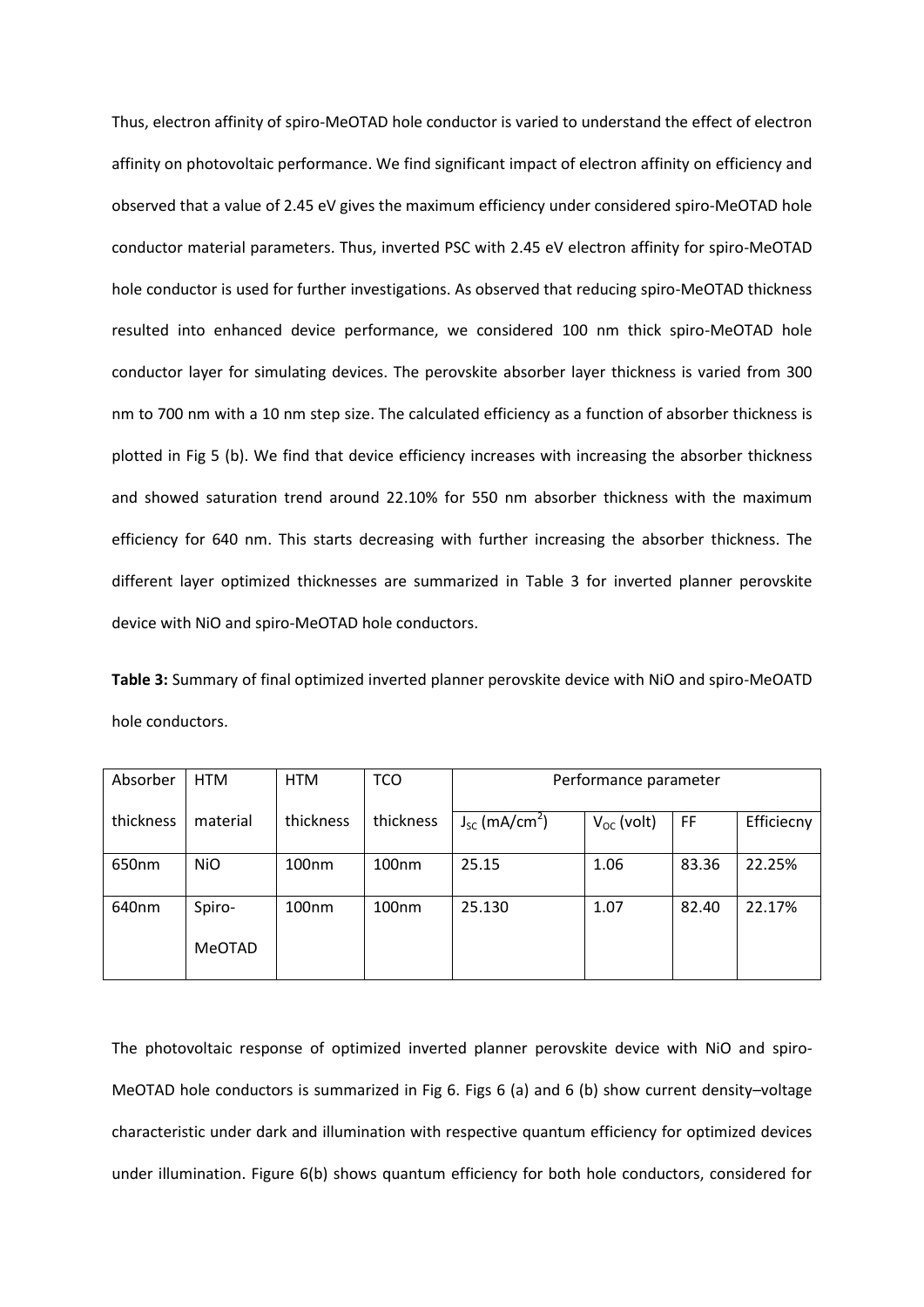inverted planner perovskite solar cell. We can see that quantum efficiency starts increasing from 800nm, near the absorber band gap and attained the maximum value of 98 at 660 nm, which is constant till 355 nm and start decreasing at 355 nm due to the band gap absorption for TCO and hole conductors. Thus, inverted planner devices perform nearly identical for both hole conductors and thus, NiO can be considered as a suitable choice for such PSCs and also as a good alternative to very costly spiro-MeOTAD hole conductor.



**Figure 6:** (a) J-V characteristic of optimized inverted planner perovskite solar cell under dark and illumination and (b) Quantum efficiency of optimized inverted planner perovskite solar cell under illumination.

### **3.2 Effect of back metal substrate work function and working temperature over efficiency:**

In inverted PSC structure, hole transport material is deposited above conducting metal substrate. Till this moment, we considered Ohmic contacts at back metal substrate and hole conductor, using flat band conditions during simulation. In contrast, a suitable work function should be used to find out the suitable metal substrate. Considering this realistic constraints, we varied work function for metal substrate to estimate the optimal work function and thus, a suitable metal substrate which can be considered as the efficient bottom substrate for the deposition of hole transport material. Figure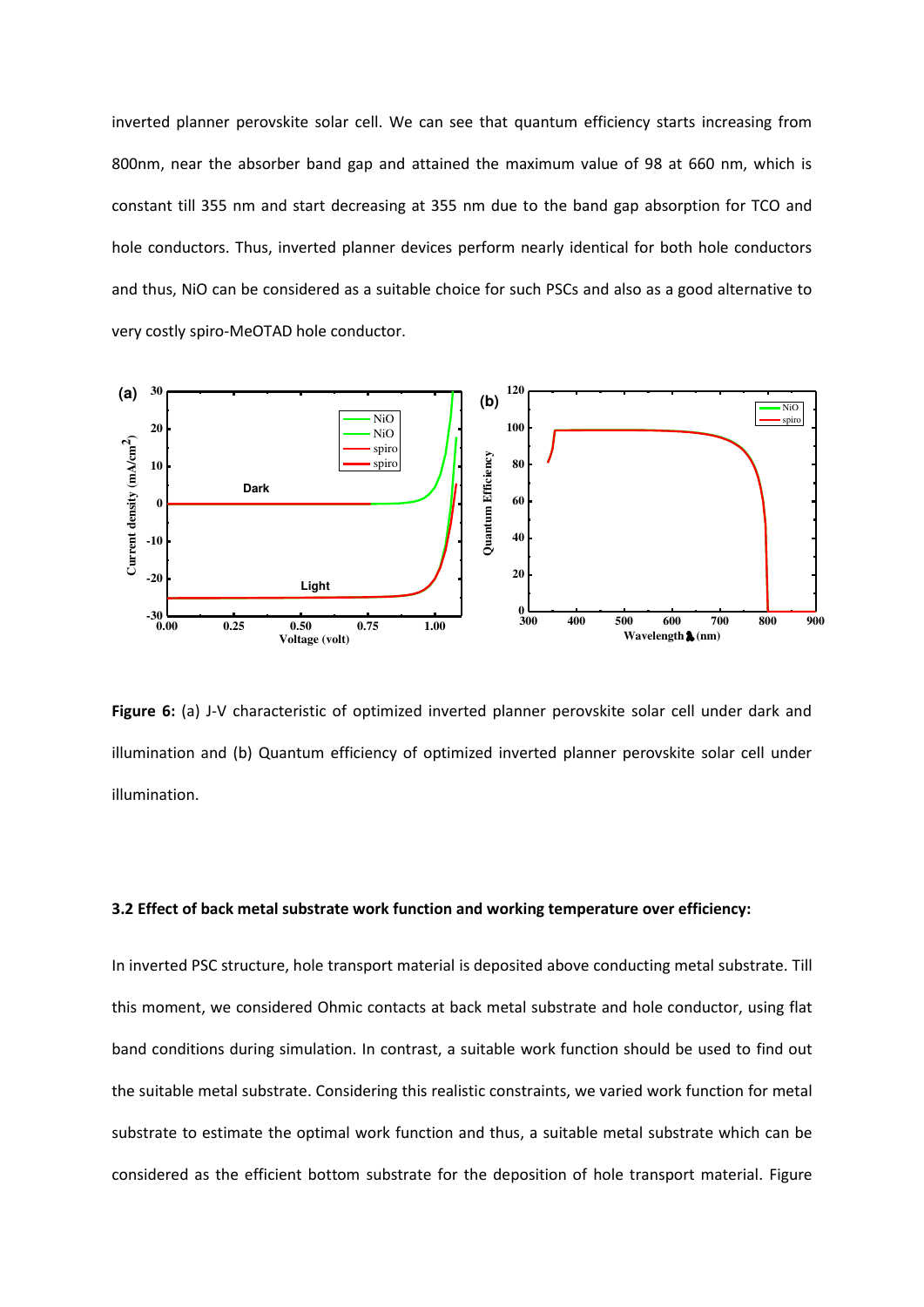7(a) shows the efficiency variation against metal substrate work function for both spiro-MeOTAD and NiO hole conductors. We observed that metal with work functions  $\geq 5.1$  eV and  $\geq 5.4$  eV are suitable for NiO and spiro-MeOTAD hole conductors. Thus, Au, Co, Ir, Ni, Pd, Pt and Se may be suitable candidates for back metal substrates [43]. Co and Ni are practically suitable for their use as back metal contacts among these metals because of their lower costs and easy availability. However, Ni may be preferred as Ni will have better adhesion and interface properties with NiO hole conductor.



**Figure 7**: (a) Effect of work function of back metal substrate over efficiency of device and (b) effect of working temperature over performance of optimized device.

The working temperature of photovoltaic device can be higher than room temperature (300K), which may finally degrade the performance. Thus, working temperature is varied from 300K to 350K, to observe effect of temperature on photovoltaic response of the optimized device. Results are plotted in Fig 7(b), showing linear decrease with temperature.

## **3.3 Effect of band offset:**

Conduction and valence band offsets are important parameters in thin film based solar cells. The band offset study for planner perovskite devices is also performed earlier [21]. The present work explores the band offset effect on inverted PSC structure to see sensitivity of this structure to band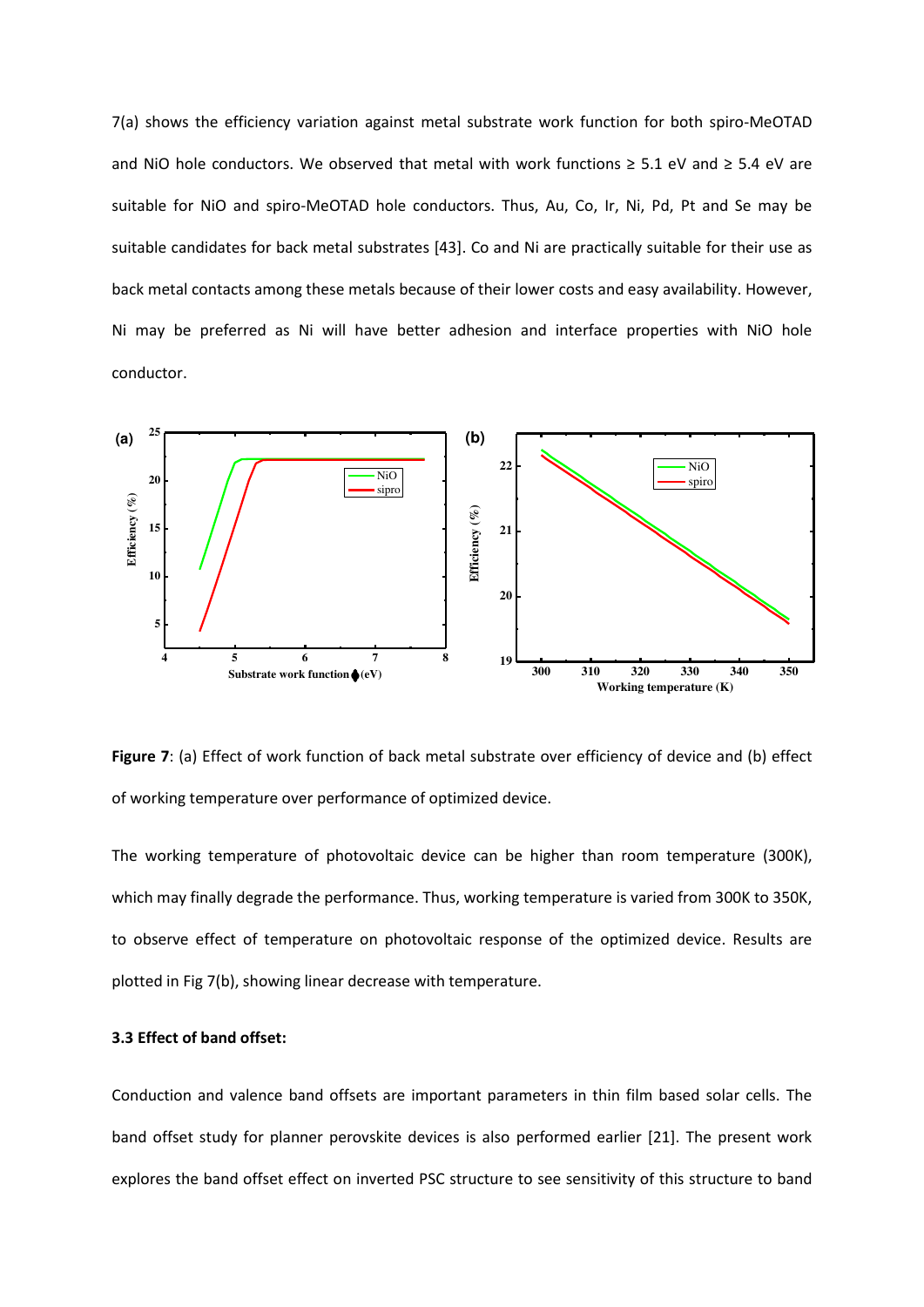offsets. Conduction and valence band offsets are explained schematically in Fig 8. We considered TCO and absorber interface to simulate the effect of conduction band offset and HTM and absorber interface to simulate the valance band offset effects. Conduction and valence band offsets are varied by changing electron affinity of TCO and hole transport material in conjunction with their band gaps. PSCs are evolving and inverted planner device structures are considered for the first time in this study, we are not restricted to FTO as a TCO material and NiO or spiro-MeOTAD as hole conductor materials. Thus, we tried to find set of electron hole conductors for this inverted planner structure with set of band gap and electron affinity.



**Figure 8:** (a) Schematic diagram showing positive conduction band offset, (b) schematic diagram showing negative conduction band offset, (c) schematic diagram showing positive conduction band offset and (d) schematic diagram showing negative valence band offset.

Band gap range for TCO and hole conductor is taken as 2.5eV - 3.5eV and 2.5eV - 4.5eV, respectively. Electron affinity values are considered as 3.5eV - 4.5eV and 1.0eV - 2.5eV for TCO and hole conductor, respectively. As the present study is focused on simulation of NiO hole conductor as an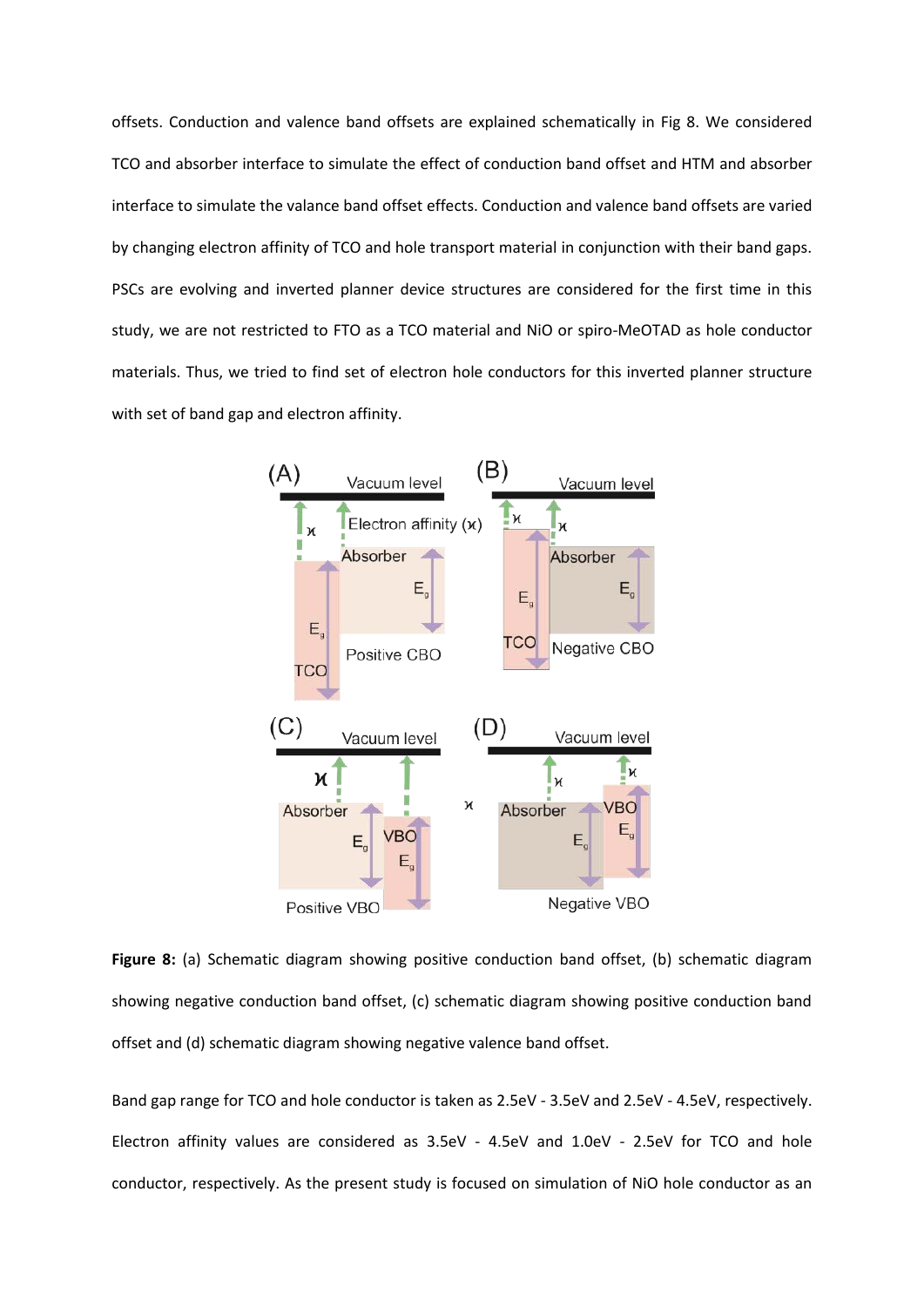equivalent replacement for spiro-MeOTAD in this inverted planner perovskite structure, band offset simulations are carried out for NiO hole material parameter only. Band gap and electron affinity of absorber are not changed during the band offset simulation. Flat band conditions are selected for substrate or left contact and right contact or contact over TCO.

### **3.3.1 Conduction band offset variation:**

Conduction band offset defined as difference between electron affinity of TCO and electron affinity of absorber. Fig 8(a) shows schematic diagram for positive conduction band offset and Fig 8(b) shows a schematic diagram for negative conduction band offset. We can see that positive conduction band offset will assist in electron transfer from absorber to TCO while negative conduction band offset will pose barrier in electron transfer from absorber to TCO. To observe effect of conduction band offset, band gap of TCO and electron affinity are varied while band gap and electron affinity of absorber is kept constant with optimized device parameters. Defect density of interface layer is set to be  $10^{17}$  cm<sup>-2</sup>. The computed results are plotted in Fig 9 (a). We can see that a dark blue region marked by efficiency of 21.38% shows combination of TCO band gap and electron affinity for good performing device while other region shows existence of barrier at TCO/absorber interface for electron transfer. We can see that there is very wide scope for change of TCO band gap and electron affinity in selected range of parameters for simulation.

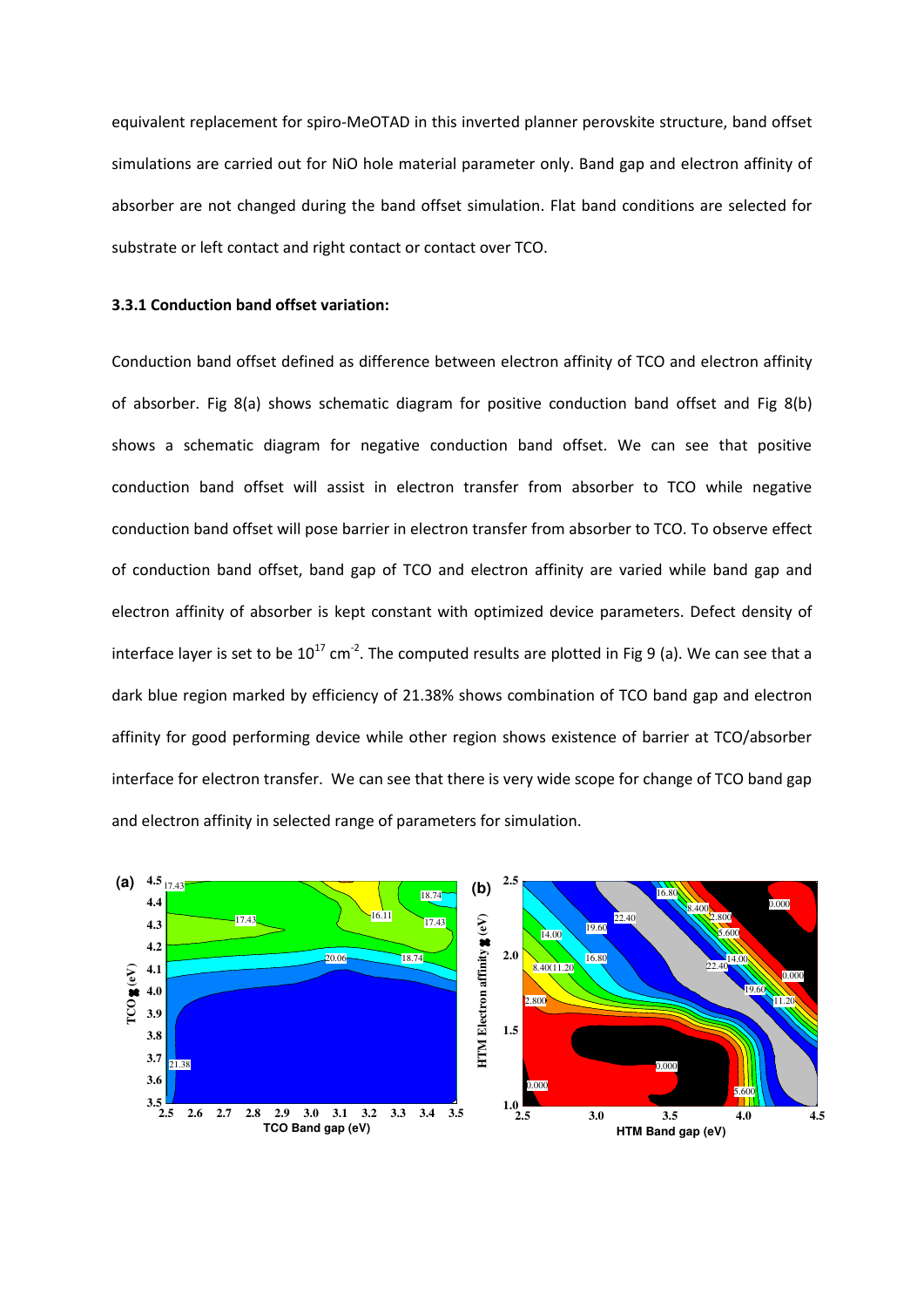**Figure 9**: (a) Effect over photo-voltaic efficiency of device by change in band gap and electron affinity of TCO and (b) Effect over photo-voltaic efficiency of device by change in band gap and electron affinity of NiO for optimized inverted planner perovskite device.

## **3.3.2 Valence band offset variation:**

Valence band offset (VBO) is defined as difference between "electron affinity of absorber plus band gap Eg of absorber" and "electron affinity of HTM plus band gap Eg of HTM". Figs 8 (c) and 8 (d) show schematically positive and negative valence band offsets. Valence band offset depends on the difference between band gap and electron affinity of absorber and band gap and electron affinity of hole transport material. Since, we wanted to simulate valance band offset effect for perovskite absorber, so band gap of absorber in conjunction with electron affinity is kept fixed. To see the effect of VBO on performance, band gap of NiO hole conductor is varied from 2.5 eV to 4.5 eV and electron affinity of hole conductor is varied from 1 eV to 2.5 eV and results are plotted in Fig 9 (b). We could see that for certain combination of band gap and electron affinity of hole conductor, photovoltaic performance is very poor and close to zero (0). These regions are shown by red and black colour in Fig 9 (b). For some combination of band gap and electron affinity values, large band discontinuity is observed and for such cases the simulations could not converge in SCAPS. Such combinations are assigned to zero efficiency. We could observe that silver coloured region, labelled with 22.40% efficiency, represents combination of band gap and electron affinity for hole conductor, providing the optimal performance for inverted planner perovskite devices. We find that there is a narrow region for change in electron affinity and bang gap of hole conductor for valence band offset in contrast to conduction band offset where a large window for band gap and electron affinity is observed.

### **4. Conclusion:**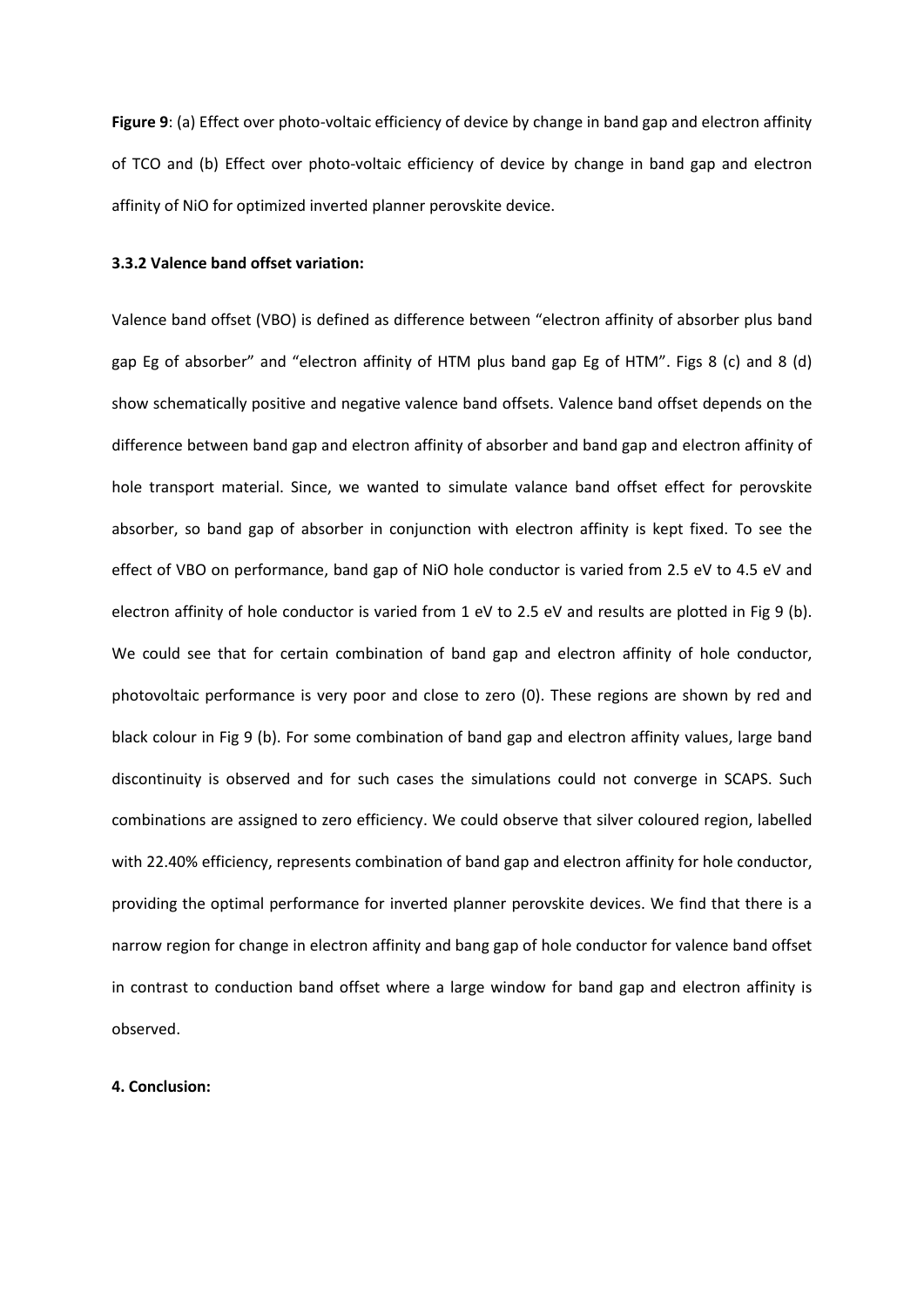In this work, we proposed a design of inverted planner perovskite solar cell with NiO hole conductor for the first time. The proposed device structure is optimized for different layer thicknesses. The optimized devices are studied against variation in operating temperature, conduction and valance band offset. The increase in temperature led to linear decrease in efficiency of device. Additionally, we observed a very wide range for TCO band gap and electron affinity with conduction band offset provided relatively enhanced device performance while for valance band offset, a narrow range for band gap of hole conductor and electron affinity is observed. These studies will provide a novel inverted PSC device structure and the optimization results will assist in designing a complete PSC device for optimal photovoltaic response.

#### **Acknowledgement:**

Author Ambesh Dixit highly acknowledges Dr. Marc Burgelman and their team from Gunt University Belgium for providing SCAPS simulator, and Department of Science and Technology, Gov. of India through project # DST/INT/Mexico/P-02/2016 for financial assistance carrying out the present work.

## **References:**

- [1] and T.M. Akihiro Kojima,† Kenjiro Teshima,‡ Yasuo Shirai, Organometal Halide Perovskites as Visible- Light Sensitizers for Photovoltaic Cells, J Am Chem Soc. 131 (2009) 6050–6051. doi:10.1021/ja809598r.
- [2] W.S. Yang, J.H. Noh, N.J. Jeon, Y.C. Kim, S. Ryu, J. Seo, S. Il Seok, High-performance photovoltaic perovskite layers fabricated through intramolecular exchange, Science (80-. ). 348 (2015) 1234–1237. doi:10.1126/science.aaa9272.
- [3] H.-S. Kim, C.-R. Lee, J.-H. Im, K.-B. Lee, T. Moehl, A. Marchioro, S.-J. Moon, R. Humphry-Baker, J.-H. Yum, J.E. Moser, M. Grätzel, N.-G. Park, Lead Iodide Perovskite Sensitized All-Solid-State Submicron Thin Film Mesoscopic Solar Cell with Efficiency Exceeding 9%, Sci. Rep. 2 (2012) 1– 7. doi:10.1038/srep00591.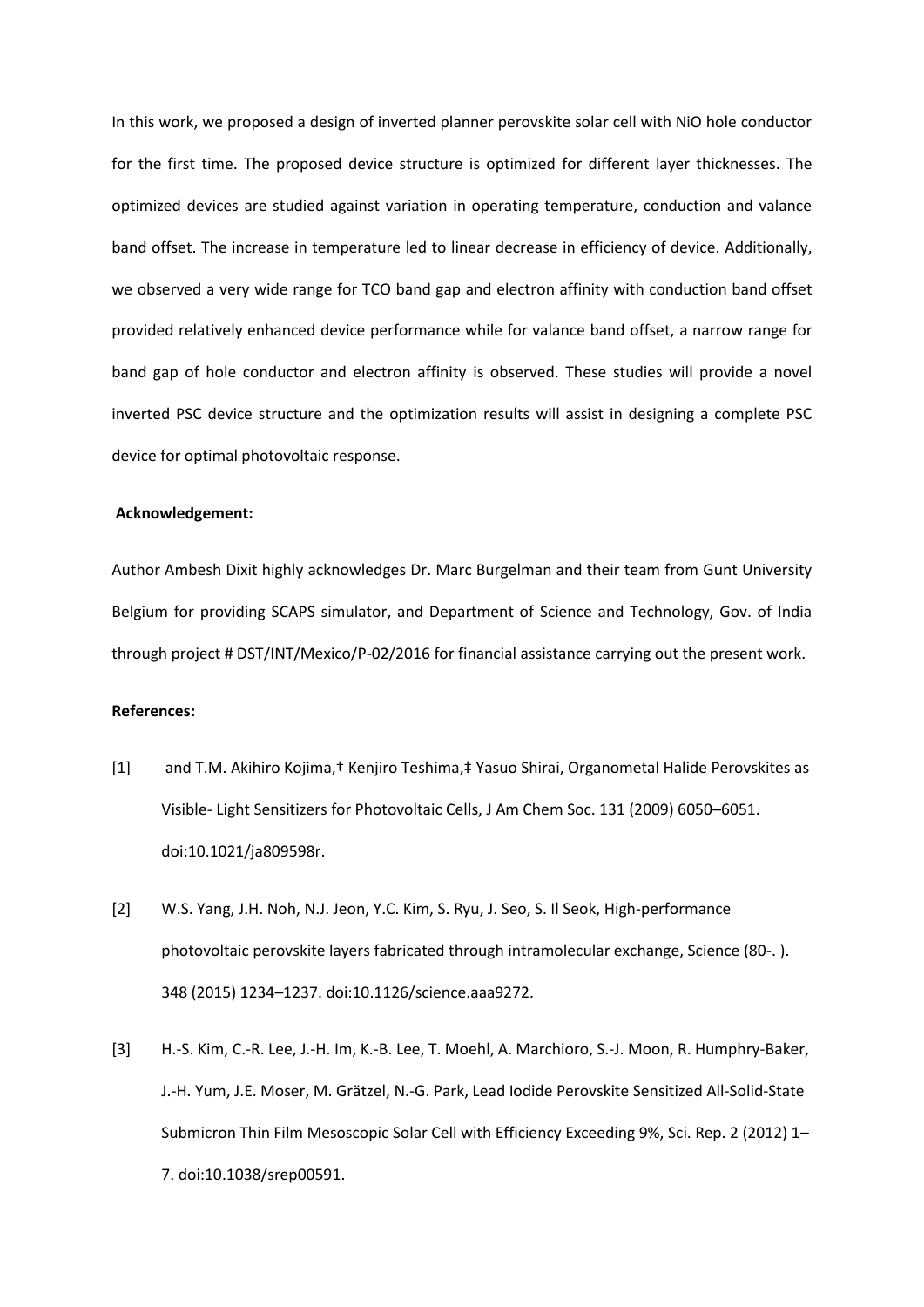- [4] M.M. Lee, J. Teuscher, T. Miyasaka, T.N. Murakami, H.J. Snaith, Efficient Hybrid Solar Cells Based on Meso-Superstructured Organometal Halide Perovskites, Science (80-. ). 338 (2012) 643–646.
- [5] S.D. Stranks, G.E. Eperon, G. Grancini, C. Menelaou, M.J.P. Alcocer, T. Leijtens, L.M. Herz, A. Petrozza, H.J. Snaith, Electron-Hole Diffusion Lengths Exceeding 1 Micrometer in an Organometal Trihalide Perovskite Absorber, Science. 342 (2014) 341–344. doi:10.1126/science.1243982.
- [6] J.M. Ball, M.M. Lee, A. Hey, H.J. Snaith, Low-temperature processed meso-superstructured to thin film perovskite solar cells, Energy Environ. Sci. 6 (2013) 1739–1743. doi:10.1039/c3ee40810h.
- [7] M. Liu, M.B. Johnston, H.J. Snaith, Efficient planar heterojunction perovskite solar cells by vapour deposition, Nature. 501 (2013) 395–398. doi:10.1038/nature12509.
- [8] Y. Yang, J. You, Z. Hong, Q. Chen, M. Cai, T. Bin Song, C.C. Chen, S. Lu, Y. Liu, H. Zhou, Lowtemperature solution-processed perovskite solar cells with high efficiency and flexibility, ACS Nano. 8 (2014) 1674–1680. doi:10.1021/nn406020d.
- [9] G.E. Eperon, V.M. Burlakov, P. Docampo, A. Goriely, H.J. Snaith, Morphological control for high performance, solution-processed planar heterojunction perovskite solar cells, Adv. Funct. Mater. 24 (2014) 151–157. doi:10.1002/adfm.201302090.
- [10] W.A. Laban, L. Etgar, Depleted hole conductor-free lead halide iodide heterojunction solar cells, Energy Environ. Sci. 6 (2013) 3249. doi:10.1039/c3ee42282h.
- [11] A. Mei, X. Li, L. Liu, Z. Ku, T. Liu, Y. Rong, M. Xu, A hole-conductor free, fully printable mesoscopic perovskite solar cell with high stability, Science (80-. ). 345 (2014) 295–298. doi:10.1126/science.1254763.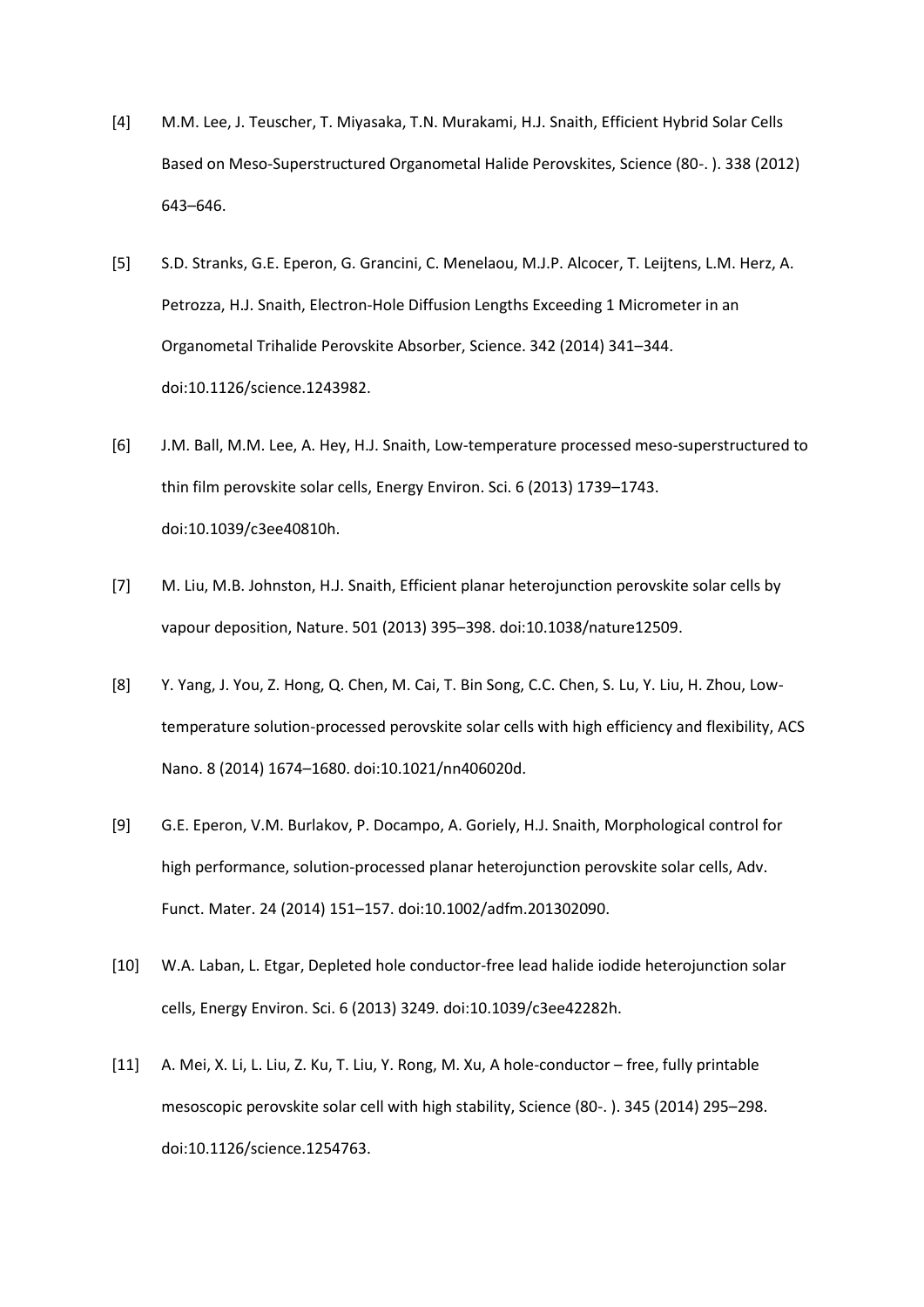- [12] D. Liu, J. Yang, T.L. Kelly, Compact layer free perovskite solar cells with 13.5% efficiency, J. Am. Chem. Soc. 136 (2014) 17116–17122. doi:10.1021/ja508758k.
- [13] W. Ke, G. Fang, J. Wan, H. Tao, Q. Liu, L. Xiong, P. Qin, J. Wang, H. Lei, G. Yang, M. Qin, X. Zhao, Y. Yan, Efficient hole-blocking layer-free planar halide perovskite thin-film solar cells, Nat. Commun. 6 (2015) 1–7. doi:10.1038/ncomms7700.
- [14] E. Zheng, X.F. Wang, J. Song, L. Yan, W. Tian, T. Miyasaka, PbI2-Based Dipping-Controlled Material Conversion for Compact Layer Free Perovskite Solar Cells, ACS Appl. Mater. Interfaces. 7 (2015) 18156–18162. doi:10.1021/acsami.5b05787.
- [15] A.A. Zhumekenov, M.I. Saidaminov, M.A. Haque, E. Alarousu, S.P. Sarmah, B. Murali, I. Dursun, X.-H. Miao, A.L. Abdelhady, T. Wu, O.F. Mohammed, O.M. Bakr, Formamidinium Lead Halide Perovskite Crystals with Unprecedented Long Carrier Dynamics and Diffusion Length, ACS Energy Lett. 1 (2016) 32–37. doi:10.1021/acsenergylett.6b00002.
- [16] Q. Dong, Y. Fang, Y. Shao, P. Mulligan, J. Qiu, L. Cao, J. Huang, Electron-hole diffusion lengths > 175 um in solution-grown CH 3 NH 3 PbI 3 single crystals, Science (80-. ). 347 (2015) 967– 970. doi:10.1126/science.aaa5760.
- [17] T. Dullweber, O. Lundberg, J. Malmström, M. Bodegård, L. Stolt, U. Rau, H.W. Schock, J.H. Werner, Back surface band gap gradings in Cu(In,Ga)Se2 solar cells, Thin Solid Films. 387 (2001) 11–13. doi:10.1016/S0040-6090(00)01726-0.
- [18] T. Minemoto, J. Julayhi, Buffer-less Cu(In,Ga)Se2 solar cells by band offset control using novel transparent electrode, Curr. Appl. Phys. 13 (2013) 103–106. doi:10.1016/j.cap.2012.06.019.
- [19] A. Niemegeers, M. Burgelman, Effects of the Au/CdTe back contact on IV and CV characteristics of Au/CdTe/CdS/TCO solar cells, J. Appl. Phys. 81 (1997) 2881–2886. doi:10.1063/1.363946.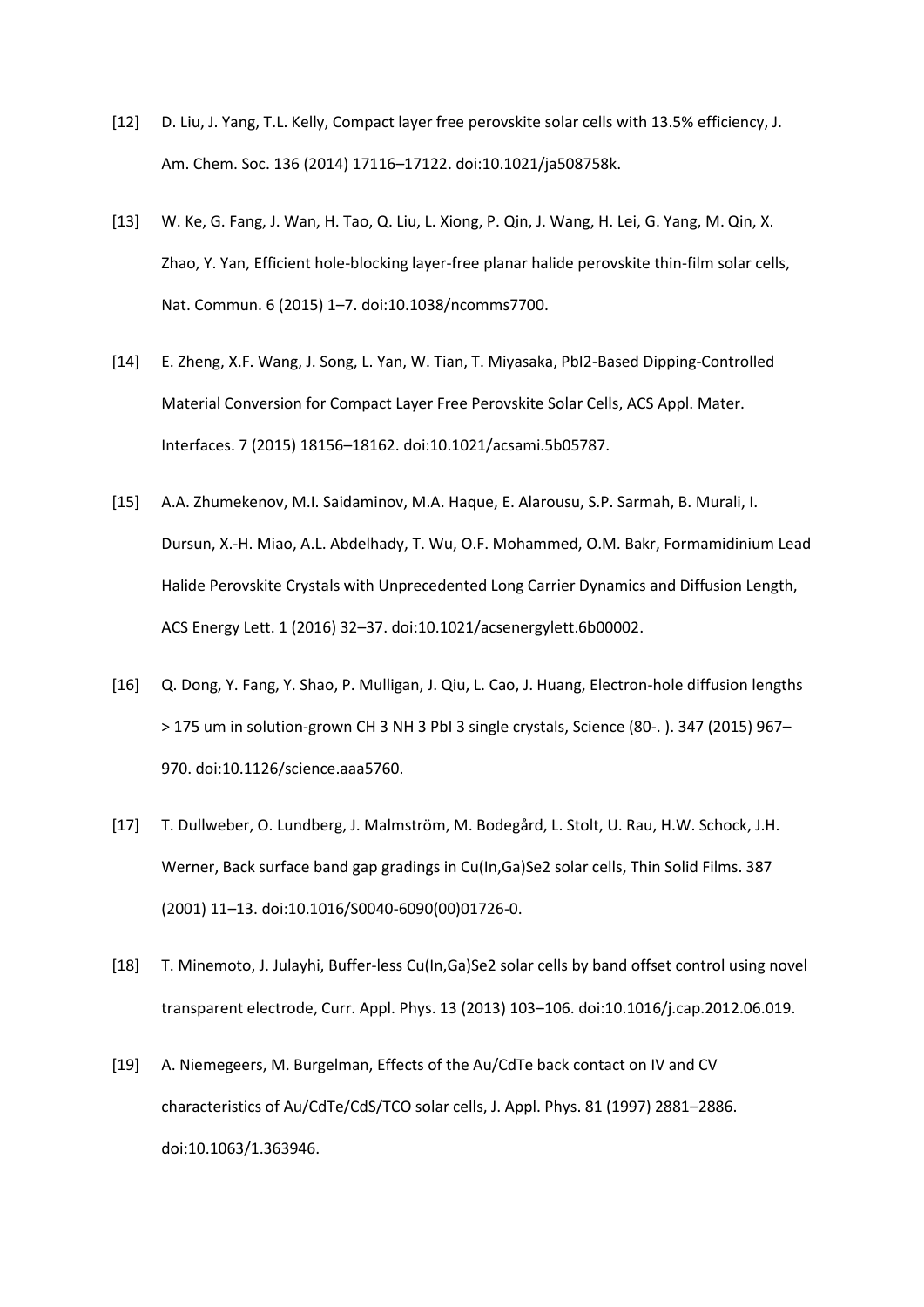- [20] P. Nollet, M. Köntges, M. Burgelman, S. Degrave, R. Reineke-Koch, Indications for presence and importance of interface states in CdTe/CdS solar cells, Thin Solid Films. 431–432 (2003) 414–420. doi:10.1016/S0040-6090(03)00201-3.
- [21] T. Minemoto, T. Matsui, H. Takakura, Y. Hamakawa, T. Negami, Y. Hashimoto, T. Uenoyama, M. Kitagawa, Theoretical analysis of the effect of conduction band offset of window/CIS layers on performance of CIS solar cells using device simulation, Sol. Energy Mater. Sol. Cells. 67 (2001) 83–88. doi:10.1016/S0927-0248(00)00266-X.
- [22] D. Hironiwa, M. Murata, N. Ashida, Z. Tang, T. Minemoto, Simulation of optimum band-gap grading profile of Cu2ZnSn ( S , Se ) 4 solar cells with different optical and defect properties with different optical and defect properties, Jpn. J. Appl. Phys. 53 (2014) 71201. doi:10.7567.
- [23] F. Liu, J. Zhu, J. Wei, Y. Li, M. Lv, S. Yang, B. Zhang, J. Yao, S. Dai, Numerical simulation: Toward the design of high-efficiency planar perovskite solar cells, Appl. Phys. Lett. 104 (2014) 1–5. doi:10.1063/1.4885367.
- [24] T. Minemoto, M. Murata, Device modeling of perovskite solar cells based on structural similarity with thin film inorganic semiconductor solar cells, J. Appl. Phys. 116 (2014). doi:10.1063/1.4891982.
- [25] T. Minemoto, M. Murata, Impact of work function of back contact of perovskite solar cells without hole transport material analyzed by device simulation, Curr. Appl. Phys. 14 (2014) 1428–1433. doi:10.1016/j.cap.2014.08.002.
- [26] T. Minemoto, M. Murata, Theoretical analysis on effect of band offsets in perovskite solar cells, Sol. Energy Mater. Sol. Cells. 133 (2015) 8–14. doi:10.1016/j.solmat.2014.10.036.
- [27] K.R. Adhikari, S. Gurung, B.K. Bhattarai, B.M. Soucase, Comparative study on MAPbI3 based solar cells using different electron transporting materials, Phys. Status Solidi Curr. Top. Solid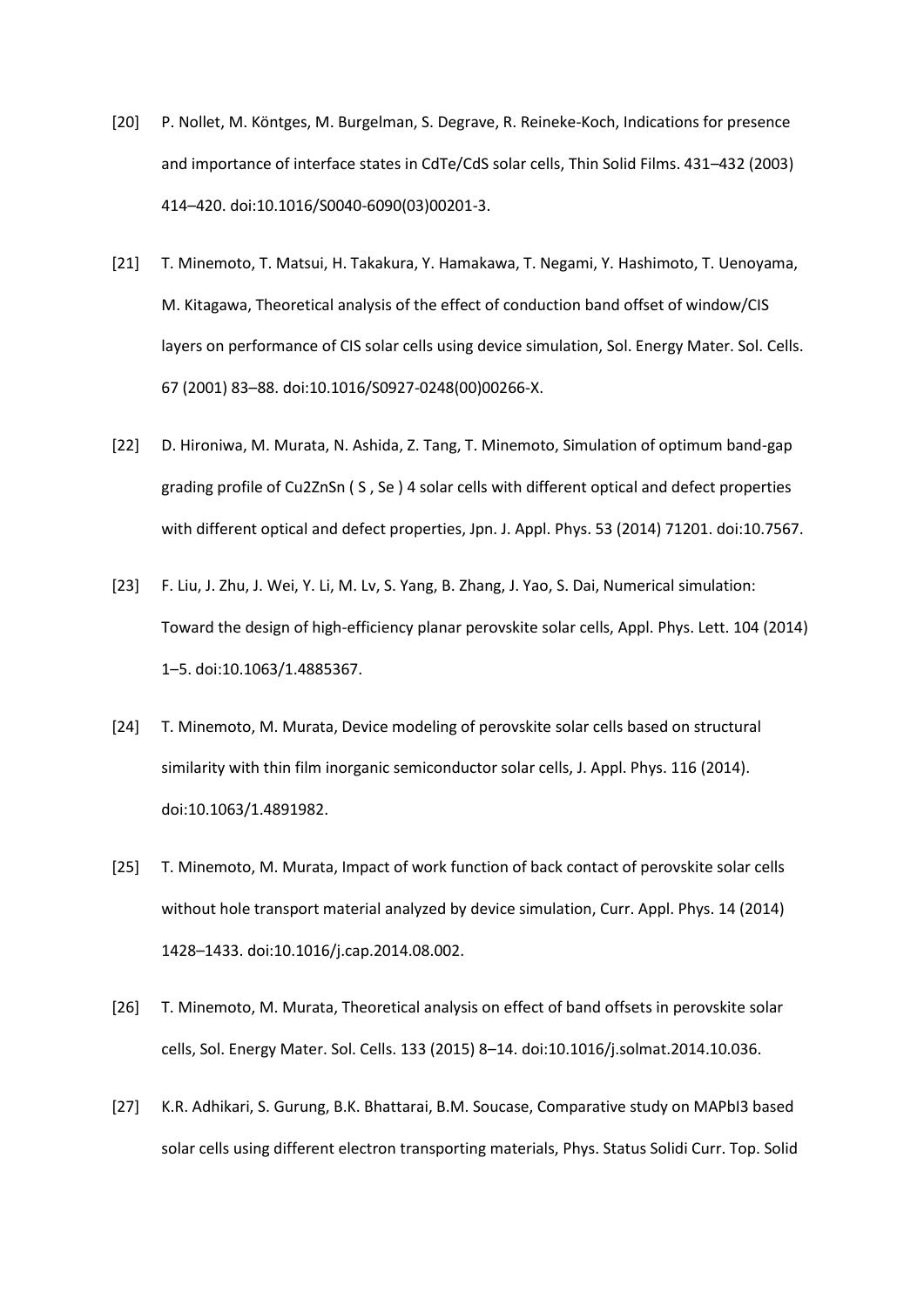State Phys. 13 (2016) 13–17. doi:10.1002/pssc.201510078.

- [28] L. Huang, X. Sun, C. Li, R. Xu, J. Xu, Y. Du, Y. Wu, J. Ni, H. Cai, J. Li, Z. Hu, J. Zhang, Electron transport layer-free planar perovskite solar cells: Further performance enhancement perspective from device simulation, Sol. Energy Mater. Sol. Cells. 157 (2016) 1038–1047. doi:10.1016/j.solmat.2016.08.025.
- [29] M. Hirasawa, T. Ishihara, T. Goto, K. Uchida, N. Miura, Magnetoabsorption of th elowest e xciton in perovskite-type compound (CH3NH3)PbI3, Phys. B Condens. Matter. 201 (1994) 427–430.
- [30] M. Burgelman, P. Nollet, S. Degrave, Modelling polycrystalline semiconductor solar cells, Thin Solid Films. 361 (2000) 527–532. doi:10.1016/S0040-6090(99)00825-1.
- [31] S. Bansal, P. Aryal, Evaluation of New Materials for Electron and Hole Transport Layers in Perovskite-Based Solar Cells Through SCAPS-1D Simulations, 2016 IEEE 43rd Photovolt. Spec. Conf. (2016) 747–750. doi:10.1109/PVSC.2016.7749702.
- [32] M.I. Hossain, F.H. Alharbi, N. Tabet, Copper oxide as inorganic hole transport material for lead halide perovskite based solar cells, Sol. Energy. 120 (2015) 370–380. doi:10.1016/j.solener.2015.07.040.
- [33] C.C. Homes, T. Vogt, S.M. Shapiro, S. Wakimoto, A.P. Ramirez, Optical Response of High-Dielectric-Constant Perovskite-Related Oxide, Science (80-. ). 293 (2001) 673–676. doi:10.1126/science.1061655.
- [34] P.J. Gielisse, J.N. Plendl, L.C. Mansur, R. Marshall, S.S. Mitra, R. Mykolajewycz, A. Smakula, Infrared properties of NiO and CoO and their mixed crystals, J. Appl. Phys. 36 (1965) 2446– 2450. doi:10.1063/1.1714508.
- [35] C. Wehrenfennig, G.E. Eperon, M.B. Johnston, H.J. Snaith, L.M. Herz, High charge carrier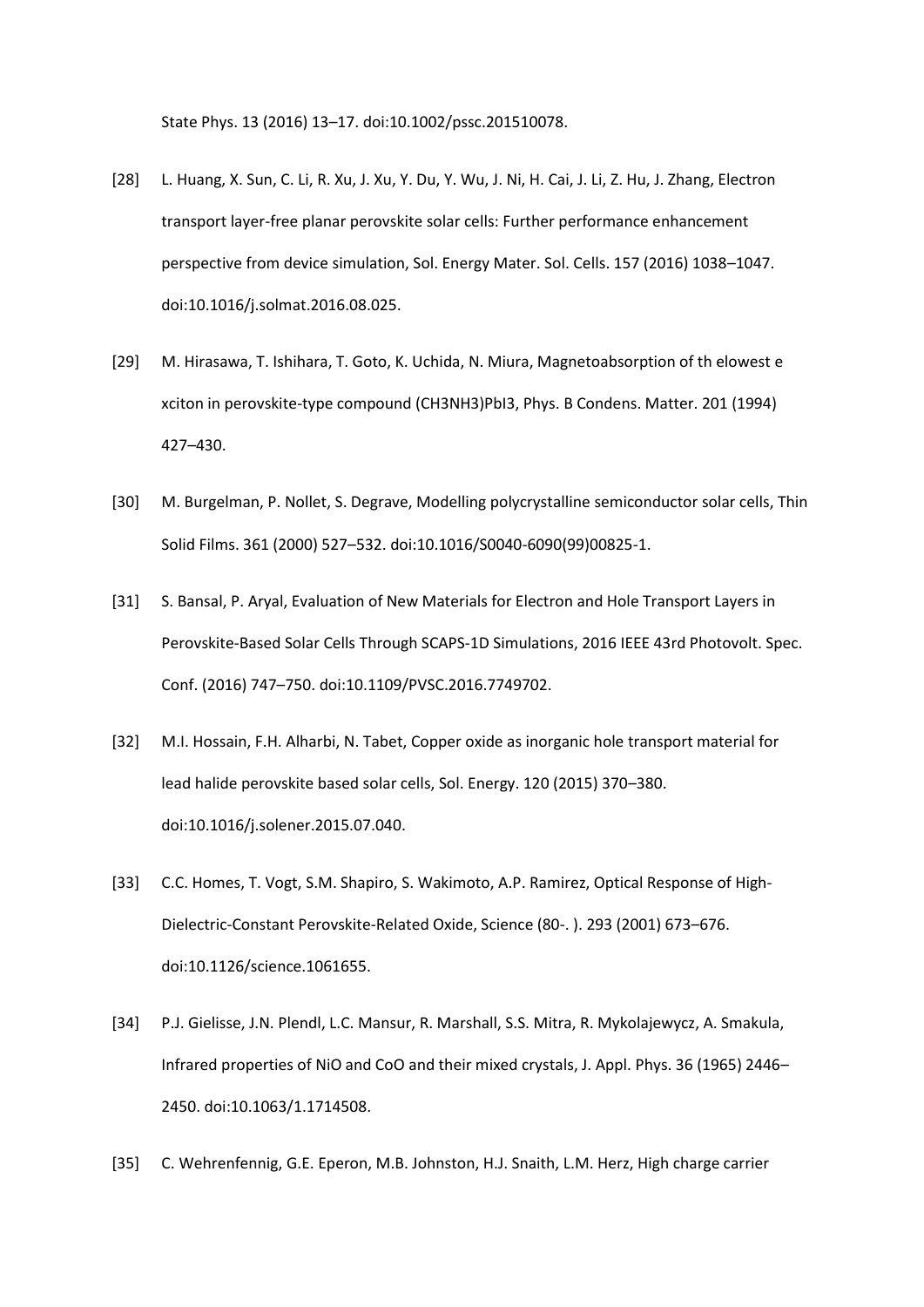mobilities and lifetimes in organolead trihalide perovskites, Adv. Mater. 26 (2014) 1584– 1589. doi:10.1002/adma.201305172.

- [36] W. Chia-Ching, Y. Cheng-Fu, Investigation of the properties of nanostructured Li-doped NiO films using the modified spray pyrolysis method, Nanoscale Res. Lett. 8 (2013) 1–5. doi:10.1186/1556-276X-8-33.
- [37] M. Tyagi, M. Tomar, V. Gupta, Influence of hole mobility on the response characteristics of ptype nickel oxide thin film based glucose biosensor, Anal. Chim. Acta. 726 (2012) 93–101. doi:10.1016/j.aca.2012.03.027.
- [38] J.H. Noh, S.H. Im, J.H. Heo, T.N. Mandal, S. Il Seok, Chemical management for colorful, efficient, and stable inorganic-organic hybrid nanostructured solar cells, Nano Lett. 13 (2013) 1764–1769. doi:10.1021/nl400349b.
- [39] M.D. Irwin, J.D. Servaites, D.B. Buchholz, B.J. Leever, J. Liu, J.D. Emery, M. Zhang, J.H. Song, M.F. Durstock, A.J. Freeman, M.J. Bedzyk, M.C. Hersam, R.P.H. Chang, M.A. Ratner, T.J. Marks, Structural and electrical functionality of NiO interfacial films in bulk heterojunction organic solar cells, Chem. Mater. 23 (2011) 2218–2226. doi:10.1021/cm200229e.
- [40] G. Giorgi, J.I. Fujisawa, H. Segawa, K. Yamashita, Small photocarrier effective masses featuring ambipolar transport in methylammonium lead iodide perovskite: A density functional analysis, J. Phys. Chem. Lett. 4 (2013) 4213–4216. doi:10.1021/jz4023865.
- [41] S.J. Fonash, Solar cell device physics, 2nd ed., Academic Press, BURLINGTON, 2010. doi:10.1016/0025-5408(82)90173-8.
- [42] T. Leijtens, I.K. Ding, T. Giovenzana, J.T. Bloking, M.D. McGehee, A. Sellinger, Hole transport materials with low glass transition temperatures and high solubility for application in solidstate dye-sensitized solar cells, ACS Nano. 6 (2012) 1455–1462. doi:10.1021/nn204296b.